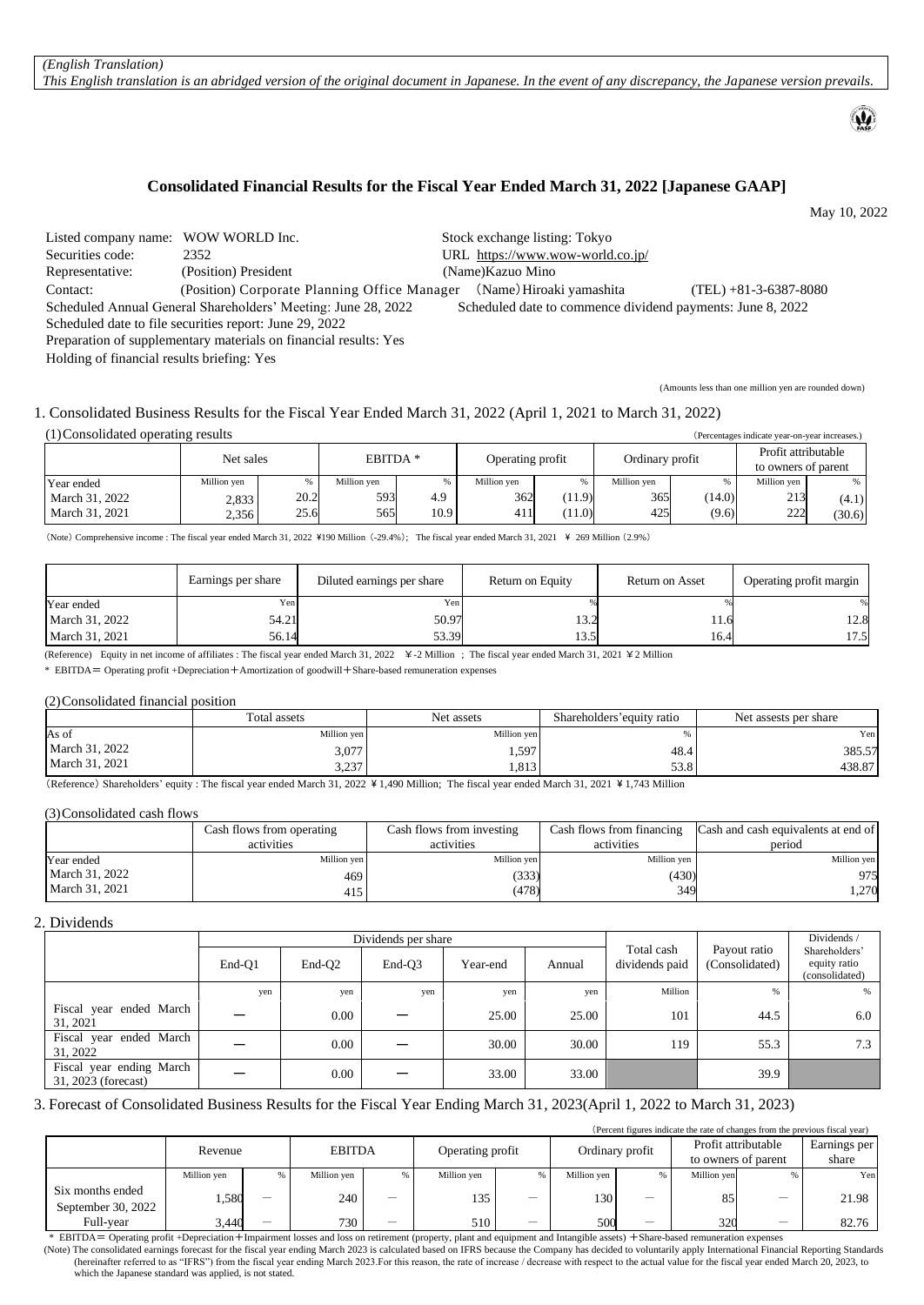## \* Notes

(1)Changes in significant subsidiaries during the period (changes in specified subsidiaries resulting in the change in scope of consolidation): None

(2)Changes in accounting policies, changes in accounting estimates, and restatement

- a. Changes in accounting policies due to revisions to accounting standards and other regulations: Yes
- b. Changes in accounting policies due to other reasons: Yes
- c. Changes in accounting estimates: Yes
- d. Restatement: None

(3)Number of issued shares (Common shares)

a.Total number of issued shares at the end of the period (including treasury shares)

| As of March 31, 2022 | 3,999,084 shares |
|----------------------|------------------|
| As of March 31, 2021 | 4,412,400 shares |

b. Number of treasury shares at the end of the period

| As of March 31, 2022 | 132,660 shares   |
|----------------------|------------------|
| As of March 31, 2021 | $440,161$ shares |

c.Average number of outstanding shares during the period

| As of March 31, 2022 | 3,937,248 shares |
|----------------------|------------------|
| As of March 31, 2021 | 3,964,404 shares |

### \* Reference Summary of Non-consolidated Results

Non-consolidated Financial Results for the Year Ended March 31, 2022 (April 1, 2021 to March 31, 2022)

(1) Non-consolidated operating results (Percentages indicate year-on-year increases.)

|                |             | Net sales | EBITDA <sup>*</sup> |       | Operating profit |        | Ordinary profit |        | Profit attributable<br>to owners of parent |        |
|----------------|-------------|-----------|---------------------|-------|------------------|--------|-----------------|--------|--------------------------------------------|--------|
| Year ended     | Million yen |           | Million yen         | %     | Million yen      |        | Million yen     | 0.6    | Million yen                                | %      |
| March 31, 2022 | .759        | <u>.</u>  | 533                 | 11.0  | 416              | O. 1   | 401             | 4.3    | 281                                        | 38.0   |
| March 31, 2021 | .672        | O.        | 480                 | (8.3) | 392              | (18.7) | 385             | (21.4) | 204                                        | (38.1) |

|                | Earnings per share | Diluted earnings per share |
|----------------|--------------------|----------------------------|
| Year ended     | Million yen        | Million yen                |
| March 31, 2022 | 71.54              | 67.26                      |
| March 31, 2021 | 51.49              | 18 9′                      |

\* EBITDA= Operating profit +Depreciation+Amortization of goodwill+Share-based remuneration expenses

### (2)Non-consolidated financial position

|                | Total assets | Net assets  | Shareholders' equity ratio | Net assests per share |
|----------------|--------------|-------------|----------------------------|-----------------------|
| As of          | Million yen  | Million yen |                            | Yen                   |
| March 31, 2022 | 2,579        | 1,652       | 60.4                       | 402.95                |
| March 31, 2021 | 2.590        | l.775       | 66.5                       | 433.75                |

(Reference) Shareholders' equity : The fiscal year ended March 31, 2022 \ 1,557 Million; The fiscal year ended March 31, 2021 \ 1,722 Million

\* Quarterly financial results reports are exempt from quarterly review conducted by certified public accountants or an audit corporation.

\* Proper use of earnings forecasts, and other special matters

Forward-looking statements, including the consolidated forecasts stated in these materials, are based on information currently available to the Company and certain assumptions deemed reasonable. Results may differ materially from the consolidated forecasts due to various factors.

- \* For the preconditions for business forecasts and precautions when using business forecasts, see "1. Qualitative Information on Quarterly Financial Results (4) Explanation of Future Forecast Information such as Consolidated Earnings Forecasts" on page 5 of the Attachment.
- \* How to obtain supplementary explanation materials for financial results Supplementary information on financial results will be posted on the Tokyo Stock Exchange "Timely Disclosure Information Browsing Service" and our website on May 24, 2022 (Tuesday).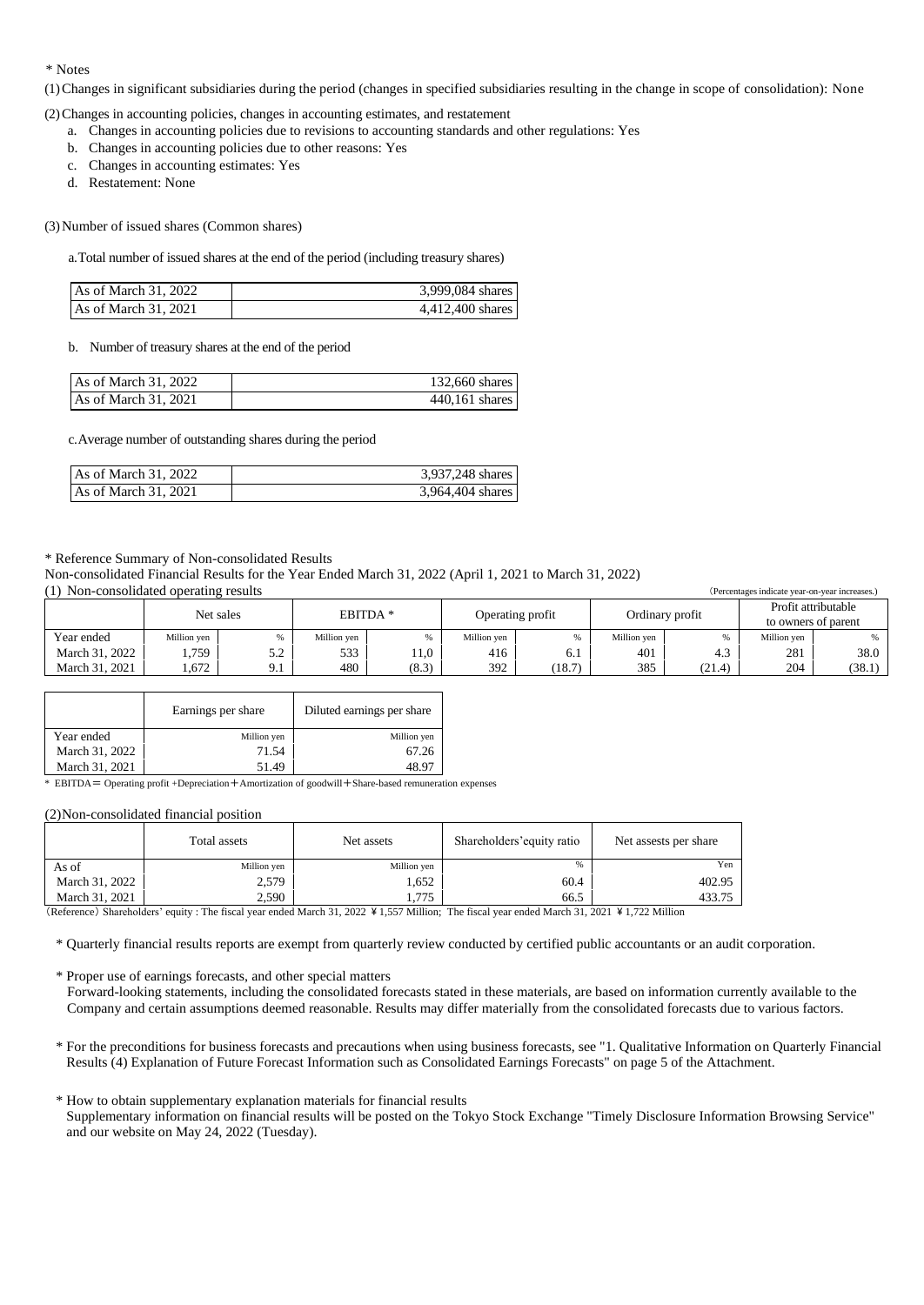# **Attached Material**

| $\mathbf{1}$ . |     |  |
|----------------|-----|--|
|                |     |  |
|                | (2) |  |
|                | (3) |  |
|                |     |  |
| 2.             |     |  |
| 3.             |     |  |
|                |     |  |
|                |     |  |
|                |     |  |
|                |     |  |
|                | (3) |  |
|                | (4) |  |
|                |     |  |
|                |     |  |
|                |     |  |
|                |     |  |
|                |     |  |
|                |     |  |
|                |     |  |
|                |     |  |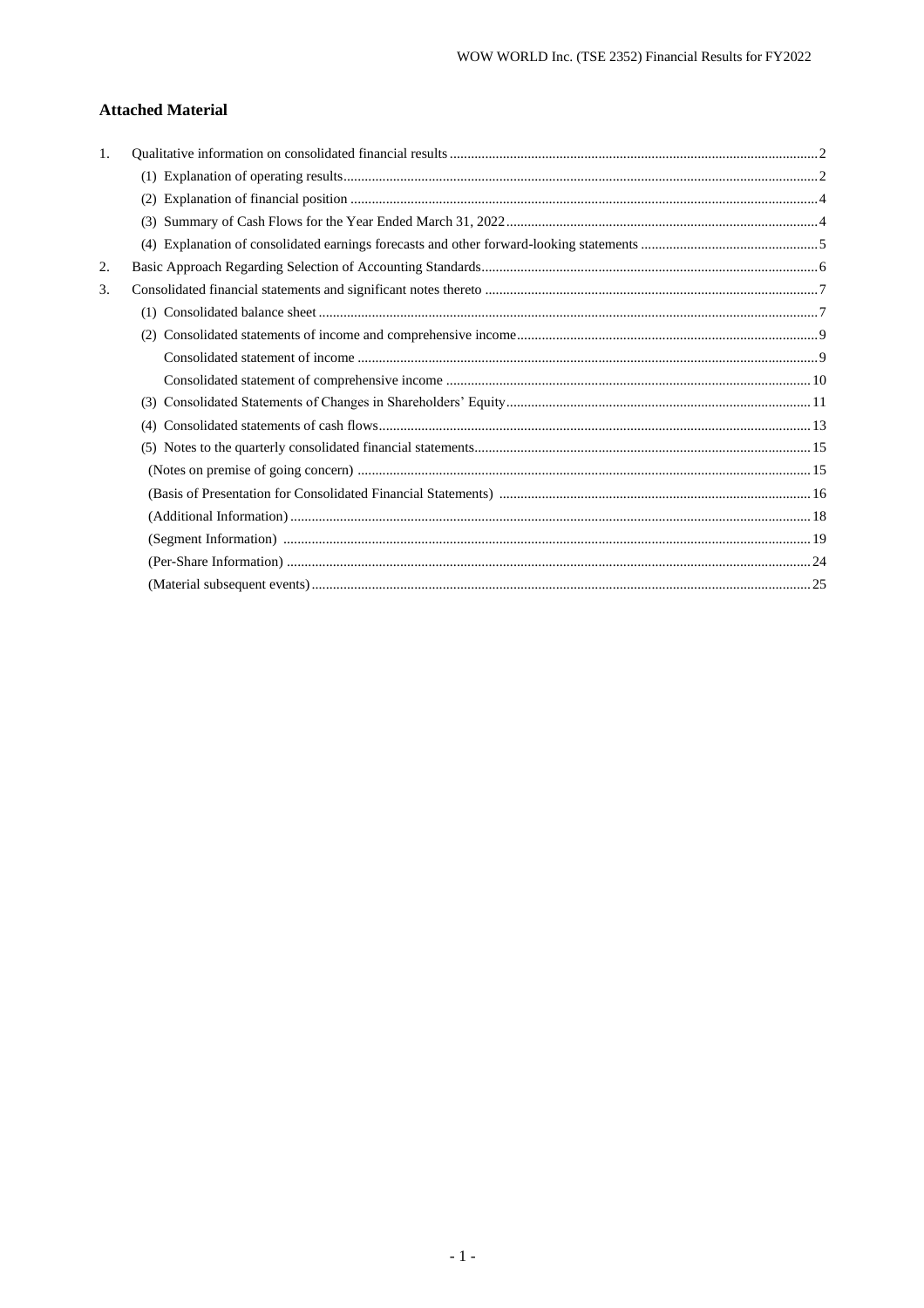## <span id="page-3-0"></span>1.Qualitative information on consolidated financial results

(1) Explanation of operating results

During the current consolidated fiscal year (April 1, 2021 to March 31, 2022), the economy of Japan experienced concerns about the prolonged effects of COVID-19 and instabilities in the international order. However, customers in the email and digital markets in which the WOW WORLD Group operates have continued to embrace digital technologies and digital-related demand remained firm.

Guided by a group vision to *create a world of surprises through the power of people and technology*, the WOW WORLD Group mission is to *create pleasant surprises between companies and their customers through relationship engineering*. As we grow our businesses, we aim to create moments of *WOW* (pleasant surprises) between our customers, their customers, and those with whom we work.

Based on this new management philosophy, WOW WORLD has defined three strategic pillars for the current consolidated fiscal year: (1) engage in full-scale operations of Customer Success; (2) create group synergies; and (3) pursue further growth through M&A.

During the current consolidated fiscal year, we achieved significant growth in cloud services sales(\*1) with the full-scale operations of customer success. In addition, group company Connecty, Inc. developed a new cloud CDP(\*2), Connecty CDP, for which we launched joint sales activities. We released new versions of WEBCAS (our mainstay product and service) and Connecty CMS on Demand, provided by Connecty.

In terms of ESG initiatives, we contribute to the environment by conserving resources through encouraging remote work and by digitizing operations. In addition to adopting a dual-employment system to support employee careers, we are also examining other work styles with an eye to the post-COVID-19 era.

In addition, on January 11, 2022, we announced our shift to the Prime Market as a classification within the Japan Exchange Group, Inc. Tokyo Stock Exchange, Inc. as of April 4, 2022, the Company has been listed on the Prime Market. We will continue to implement measures in a steady manner to achieve our management targets, while also enhancing corporate value through information disclosure, improved corporate governance, and shareholder returns.

Amid these circumstances, the WOW WORLD Group reported the following business results for the current consolidated fiscal year.

a. Net sales increase for 13 consecutive terms and was record high.

During the current consolidated fiscal year, net sales were 2,833,767 thousand yen (up 20.2% year-on-year), the 13th consecutive year of sales growth. The main reasons for this were the contribution of sales from Connecty Inc., which joined the group from October 2020, and the increase in cloud services in the enterprise software business, which has been the main business of the past.

## b. Cloud services grew significantly, up 20.0% year-on-year.

Cloud services, which we have been strengthening for many years, represent a revenue base that we expect to grow steadily through the so-called subscription model. During the current consolidated fiscal year, we launched full-scale operations of customer success, while experiencing an increased number of inquiries in connection with digital-related demand under the COVID-19 pandemic, leading to more orders and a steady build-up of monthly sales.

|                     |            |            | (Thousand yen) |
|---------------------|------------|------------|----------------|
|                     | FY03/20    | FY03/21    | FY03/22        |
| Cloud service sales | 1,116,195  | 1,321,878  | 1,586,339      |
| Change              | $+172,982$ | $+205,684$ | $+264,460$     |
| $\text{YoY(\%)}$    | $+18.3%$   | $+18.4%$   | $+20.0%$       |

### c. EBITDA increased by 4.9% year-on-year was record high.

During the current consolidated fiscal year, EBITDA rose to a record-high 593,611 thousand yen (up 4.9% year on year). This result was mainly due to the increase in cloud services sales mentioned above.

Meanwhile, operating profit was 362,753 thousand yen (down 11.9% year-on-year) due to Increased labor costs due to increased personnel and goodwill amortization costs incurred with the conversion of Connecty into a consolidated subsidiary and expenses for preparing for the voluntary application of IFRS in the next fiscal year and strengthening customer success efforts.

As a result of these efforts, in the current consolidated fiscal year, net sales were 2,833,767 thousand yen (up 20.2% yearon-year), EBITDA 593,611 thousand yen (up 4.9% year-on-year), and operating profit was 362,753 thousand yen (down 11.9% year-on-year), ordinary profit 365,764 thousand yen (down 14.0% year-on-year), and Profit attributable to owners of parent of 213,432 thousand yen (down 4.1% year-on-year).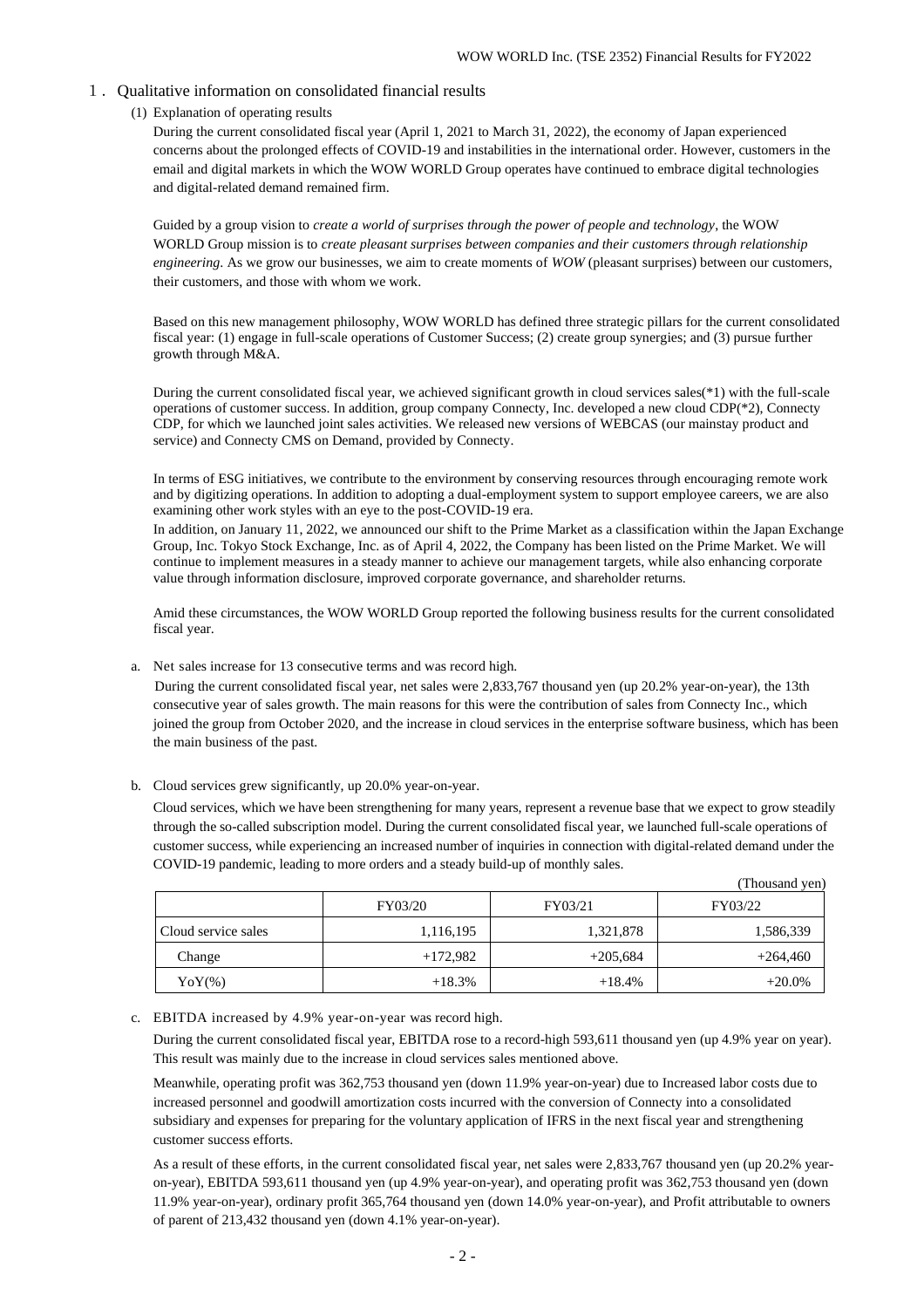The performance of the segment is as follows.

a. Enterprise Software

Sales for the current consolidated fiscal year rose by 13.6% year-on-year, mainly due to the cloud CMS-related sales growth of Connecty Inc. and steady increase in existing cloud services centered on "WEBCAS SaaS standard version" (former ASP).

WEBCAS e-mail, our mainstay email communications product, was ranked No. 1 in sales in the fiscal 2019 email broadcast package market vendor rankings in the market survey report *(ITR Market View: Email/Web Marketing Market 2021)*  published by ITR CORPORATION. By sales, our market share was 35.0%. According to the forecast in said report, we are expected to hold top share (43.1%) for fiscal 2020 as well.

Gross profit margin for the current consolidated fiscal year improved significantly year on year, as we experienced no increases in subcontracting costs associated with large-scale projects of the type we saw in the previous fiscal year. As a result, overall sales of this business were 1,910,433 thousand yen (up13.6% year-on-year) and gross profit margin 68.6% (up 4.0pt year-on-year).

### b. Digital Marketing Operational Support (former consulting)

We achieved a significant increase in sales for the current consolidated fiscal year, mainly due to the contributions of Connecty Inc. to growth in online sales. Meanwhile, the main customers of FUCA Inc. were more susceptible to the effects of COVID-19, leading to lower sales for the company. The impact of higher personnel expenses resulted in lower profits. As a result, overall sales of this business were 802,510 thousand yen (up 59.0% year-on-year) and gross profit margin was 24.1% (down 8.4pt year-on-year).

## c. E-commerce

This segment consists of the Babychu e-commerce site operated by wholly owned subsidiary Mamachu, Inc.

During the current consolidated fiscal year, sales for the segment decreased due to a decline in demand for apparel worn outside the home, which is the target of this e-commerce site, due to prolonged declarations of a state of emergency in Japan.

As a result, sales in the EC business were 117,733 thousand yen (down 28.8% year-on-year) and gross profit margin was 42.5% (up 3.8pt year-on-year).

|                            |                            | FY03/21     |                      | FY03/22     |                      |
|----------------------------|----------------------------|-------------|----------------------|-------------|----------------------|
|                            |                            | Amount      | Composition<br>ratio | Amount      | Composition<br>ratio |
|                            |                            | Profit rate |                      | Profit rate | YoY $(\%)$           |
|                            | Net sales (thousand yen)   | 1,681,156   | 71.3%                | 1,910,433   | 67.4%                |
| <b>Enterprise Software</b> | Gross profit margin (%)    | 64.6%       |                      | 68.6%       |                      |
| Digital Marketing          | Net sales (thousand yen)   | 504,582     | 21.4%                | 802,510     | 28.3%                |
| <b>Operational Support</b> | Gross profit margin $(\%)$ | 32.5%       |                      | 24.1%       |                      |
|                            | Net sales (thousand yen)   | 165,382     | 7.0%                 | 117,733     | 4.2%                 |
| E-commerce                 | Gross profit margin (%)    | 38.7%       |                      | 42.5%       |                      |
|                            | Net sales (thousand yen)   | 5,762       | $0.2\%$              | 3,090       | 0.1%                 |
| Others                     | Gross profit margin $(\%)$ | 49.3%       |                      | 79.5%       |                      |
|                            | Net sales (thousand yen)   | 2,356,884   | 100.0%               | 2,833,767   | 100.0%               |
| Total                      | Gross profit margin (%)    | 55.9%       |                      | 54.9%       |                      |

## Net sales by segment and gross profit margin

### \*1 Cloud services

A form in which a user company uses software running on a server managed by a software provider (in this case, Wow World Group) as a service via the Internet. User companies can use the server software at a relatively low cost by paying a monthly usage fee without incurring server software management and licensing costs.

## \*2 CDP

It is an abbreviation for Customer Data Platform, a system that integrates, manages, and analyzes data such as customer attributes, behavioral history on websites, purchase history on EC sites, POS data offline, and location information on smartphones.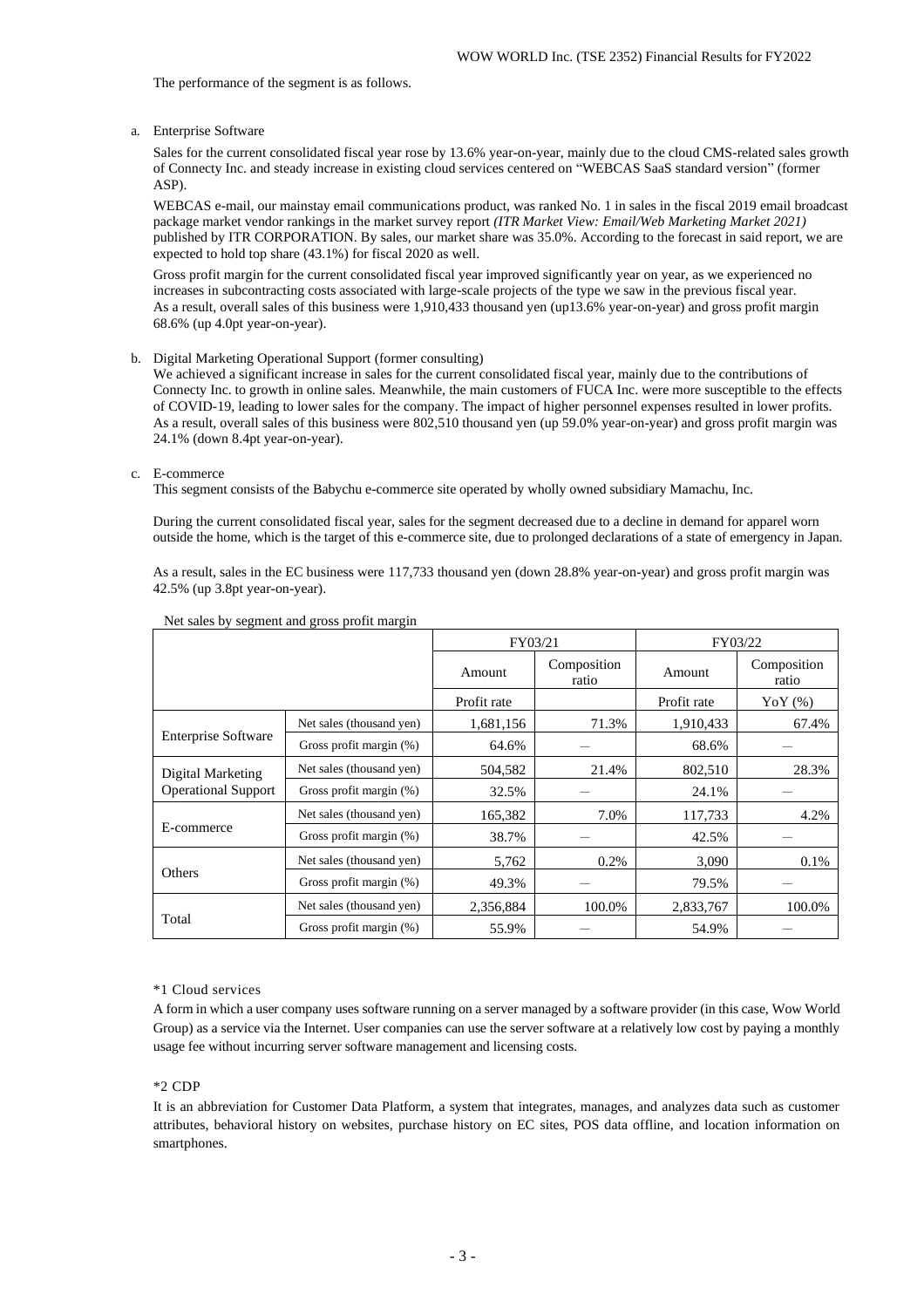### (2) Explanation of financial position

Total assets at the end of the current consolidated fiscal year decreased by 160,181 thousand yen from the end of the previous consolidated fiscal year to 3,077,786 thousand yen (down 4.9% from the end of the previous consolidated fiscal year).

Current assets decreased by 312,351 thousand yen due to a decrease of 295,115 thousand yen in cash and deposits compared to the end of the previous consolidated fiscal year.

Non-current assets increased by 152,170 thousand yen due to an increase of 35,348 thousand yen in Property, plant and equipment and an increase of 135,821 thousand yen in intangible fixed assets and a decrease of 19,000 thousand yen in investment and other assets compared to the end of the previous consolidated fiscal year.

Total liabilities at the end of the current consolidated fiscal year increased by 55,060 thousand yen from the end of the previous consolidated fiscal year to 1,479,887 thousand yen (up 3.9% from the end of the previous consolidated fiscal year).

Current liabilities increased by 190,724 thousand yen compared to the end of the previous consolidated fiscal year due to a decrease of 65,873 thousand yen in unearned revenue and a decrease of 47,785 thousand yen in Provision for loss on order received and an increase of 363,755 thousand yen in contract liability.

Non-current liabilities decreased by 135,664 thousand yen due to a decrease of 135,444 thousand yen in long-term borrowings compared to the end of the previous consolidated fiscal year.

Total net assets at the end of the current consolidated fiscal year decreased by 215,241 thousand yen from the end of the previous consolidated fiscal year to 1,597,899 thousand yen (down 11.9% from the end of the previous consolidated fiscal year).This was due to the fact that while net income attributable to owners of the parent was 213,432 thousand yen, and due to 101,003 thousand yen in dividend of surplus and due to 345,609 thousand yen in purchase of treasury stock. Also, this was due to a decrease of 163,660 thousand yen in Balance of retained earnings at the beginning of the period and due to a decrease of 8,729 thousand yen in the balance of non-controlling interests at the beginning of the period with the application of the "Accounting Standard for Revenue Recognition" from the beginning of the current consolidated accounting period.

(3) Summary of Cash Flows for the Year Ended March 31, 2022

The balance of cash and cash equivalents (hereinafter referred to as "funds") at the end of the current consolidated fiscal year decreased by 294,776 thousand yen from the end of the previous consolidated fiscal year to 975,665 thousand yen (23.2% decrease compared to the end of the previous consolidated fiscal year).

The status of each cash flow and its main causes are as follows.

(Cash flows from operating activities)

Funds obtained as a result of operating activities during the current consolidated cumulative period were 469,427 thousand yen (during the previous consolidated fiscal year, of 415,786 thousand yen).

The main factors for the increase in funds were net income before tax adjustment of 377,558 thousand yen. The main factors for the decrease in funds were the increase in income taxes paid of 130,471 thousand yen. (Cash flows from investing activities)

Funds paid as a result of investment activities during the current consolidated fiscal year were 333,553 thousand yen (during the previous consolidated fiscal year, 478,118 thousand yen).

The factors behind the decrease in funds were the expenditure of 279,226 thousand yen for the purchase of intangible assets and the expenditure of 89,022 thousand yen for the purchase of property, plant and equipment.

(Cash flows from financing activities)

Funds paid as a result of financial activities during the current consolidated fiscal year were 430,650 thousand yen (during the previous consolidated fiscal year of 349,551 thousand yen).

The factors behind the decrease in funds were expenditures for treasury stock acquisition of 201,297 thousand yen and expenditures for repayments of long-term borrowings of 158,327 thousand yen.

|                                                 | FY03/20 | FY03/21 | FY03/22 |
|-------------------------------------------------|---------|---------|---------|
| Equity ratio $(\%)$                             | 79.4    | 53.8    | 48.4    |
| Market value-based equity ratio (%)             | 240.0   | 213.2   | 147.4   |
| Cash flow to interest-bearing debt ratio (year) |         | 2.1     | l.6     |
| Interest coverage ratio (times)                 |         | 115.4   | 70.2    |

(Changes in cash flow related indicators)

Equity ratio: Shareholders' equity / Total assets

Market value-based equity ratio: Market value / Total assets

Cash flow to interest-bearing debt ratio (year): Interest-bearing debt / Cash flow

Interest coverage ratio: Cash flow / Interest payment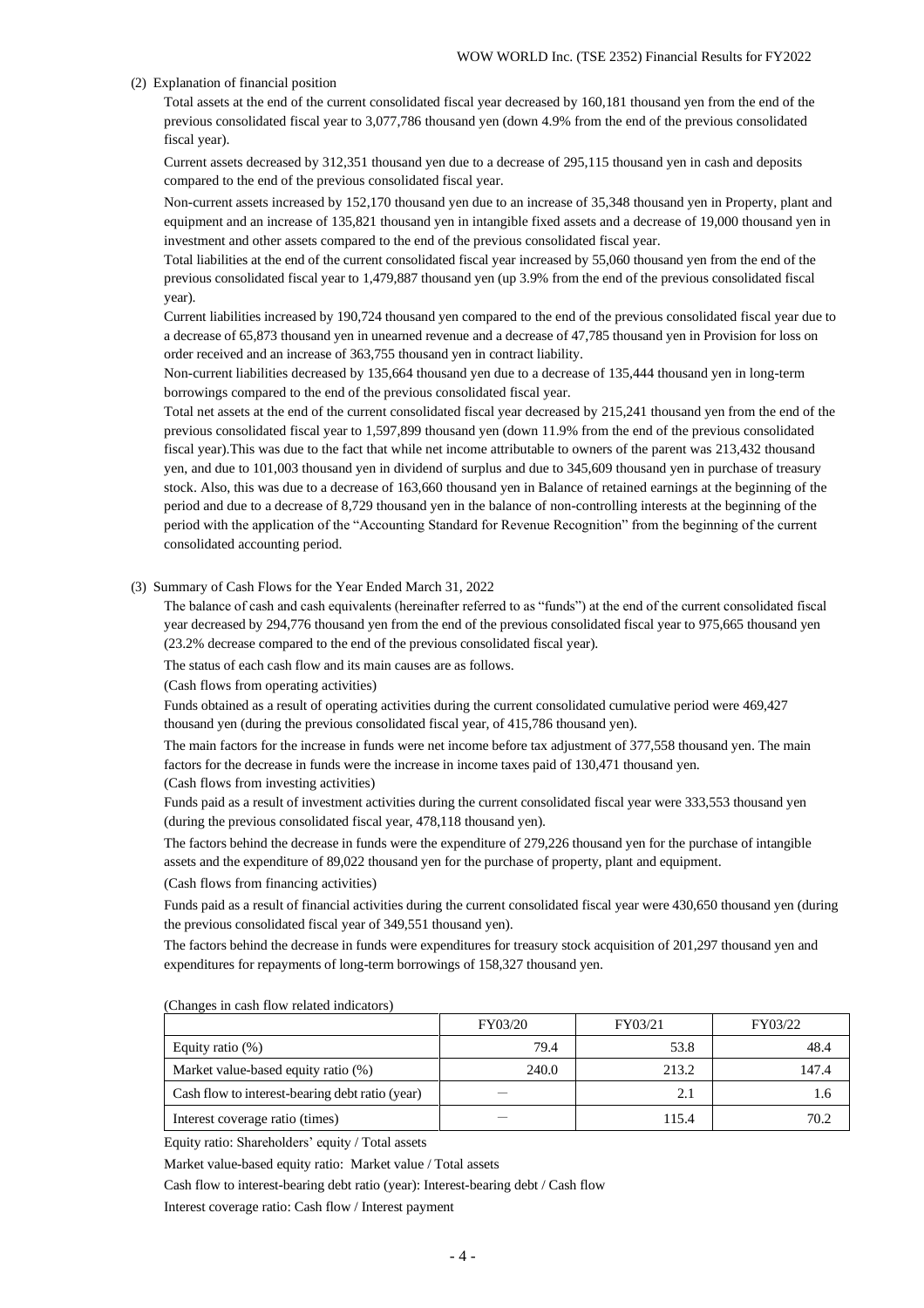(notes)

- 1. Each index is calculated based on the financial figures for the current consolidated fiscal year.
- 2. Market capitalization is calculated based on the number of issued shares excluding treasury stock.
- 3. We use operating cash flow as cash flow.
- (4) Explanation of consolidated earnings forecasts and other forward-looking statements
	- i. Creating Group Synergies

The Company today announced the following two capital and business alliances or conversion of companies to subsidiaries.

Notice Concerning Capital and Business Alliance with Data Vehicle, Inc. and Capital Increase via Acceptance of Third Party Allotment of New Shares

Notice Concerning Acquisition of SpaceShip, Inc. Shares and Conversion to Subsidiary via Acceptance of Third Party Allotment of New Shares

The WOW WORLD Group provides a communications platform to solve communications issues that companies have with their customers.

We recognize the importance of good relationships between companies and their customers, built on the most appropriate information at the most appropriate time. We intend to take the opportunity of this alliance and new subsidiary to provide services related to strategic digital marketing planning and execution to customers interested in better corporate marketing and customer success. We will also propose efficiencies for email delivery, etc., based on data analysis and usage. Further, we aim to engage in the joint development of integrated digital marketing tools based on Connecty CDP.

ii. Ensuring Customer Success

Our first aim is to shorten the time necessary to make functional improvements. We are forming cross-organizational (sales, new product planning, implementation, development) teams to improve functions, approaching value propositions from the perspective of providing value to the customer in conducting regular inventories of customer request lists. In this way, we will establish and implement short-term functional improvement cycles based on established priorities.

Our second aim is to strengthen up-sales and cross-sales to existing clients.

In addition to building up the Customer Success Department further, we will take the opportunity of the complete redesign of our sales support system to analyze case studies and customer feedback to develop and propose new standard applications. Further, we aim to generate even more cross-sales within the group and with investees to offer WEBCAS, Connecty CMS/CDP, strategic planning and operational support consulting, and data analysis services and tools.

iii. Pursuing M&A, capital alliances, and business tie-ups

We intend to continue pursuing M&A, capital alliances, and business tie-ups that target marketing and customer success fields, expanding the range of services provided by the WOW WORLD Group. We will also engage in M&A looking toward access to a wider range of resources in existing business segments, including large-scale web development projects.

iv. Change in segment information

Effective the fiscal year ending March 31, 2023, the Company will change disclosed segments as follows order to disclose information in line with the nature of WOW WORLD Group business.

| [Before the change]                      |            |                                         |  |  |
|------------------------------------------|------------|-----------------------------------------|--|--|
|                                          |            | WEBCAS SaaS premium version             |  |  |
|                                          | <b>CRM</b> | <b>WBCAS SaaS Standard version</b>      |  |  |
| <b>Enterprise Software</b>               |            | WEBCAS On-premises version              |  |  |
|                                          | <b>CMS</b> | Connecty CMS on Demand, Connecty CDP    |  |  |
|                                          |            | Consulting for e-mail operation support |  |  |
| Digital Marketing Operational<br>Support | <b>CRM</b> | <b>FUCA</b>                             |  |  |
|                                          | <b>CMS</b> | Construction and Operation (Connecty)   |  |  |
| Others                                   |            | System contract development             |  |  |
| E-Commerce                               |            | Baby clothes sale (Mamachu)             |  |  |

#### 【After the change】

|                             |                        | WEBCAS SaaS premium version         |  |
|-----------------------------|------------------------|-------------------------------------|--|
|                             | Communication platform | <b>WBCAS SaaS Standard version</b>  |  |
| Enterprise Software         |                        | WEBCAS On-premises version          |  |
|                             | <b>CMS</b>             | Connecty CMS on Demand              |  |
|                             | <b>CDP</b>             | Connecty CDP                        |  |
|                             | Construction           | Construction, Consulting (Connecty) |  |
| Large-Scale Web Development | Operation              | Operation (Connecty)                |  |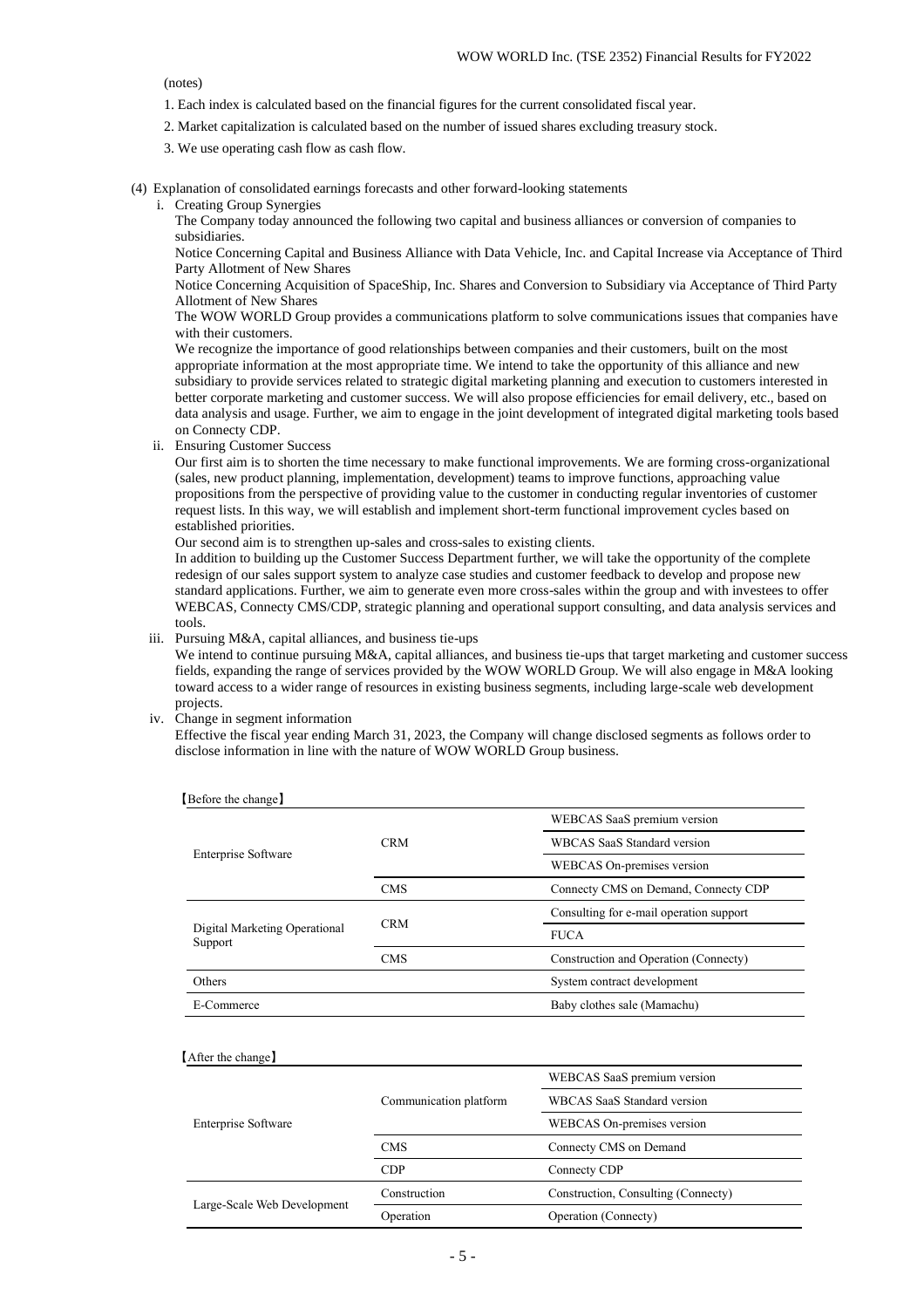|               | Consulting for e-mail operation support              |  |
|---------------|------------------------------------------------------|--|
| Communication | <b>FUCA</b>                                          |  |
|               | Newstream<br>(New joint venture with Spaceship Inc.) |  |
| CDP           | Operation and Consulting of Connecty CDP             |  |
|               | System contract development                          |  |
|               | Baby clothes sale (Mamachu)                          |  |
|               |                                                      |  |

# 2. Basic Approach Regarding Selection of Accounting Standards

The WOW WORLD Group plans to adopt International Financial Reporting Standards (IFRS) on a voluntary basis beginning with the consolidated financial statements of the first quarterly report for the fiscal year ending March 31, 2023. We have made this decision to improve international comparability of financial information in the capital markets and for other purposes.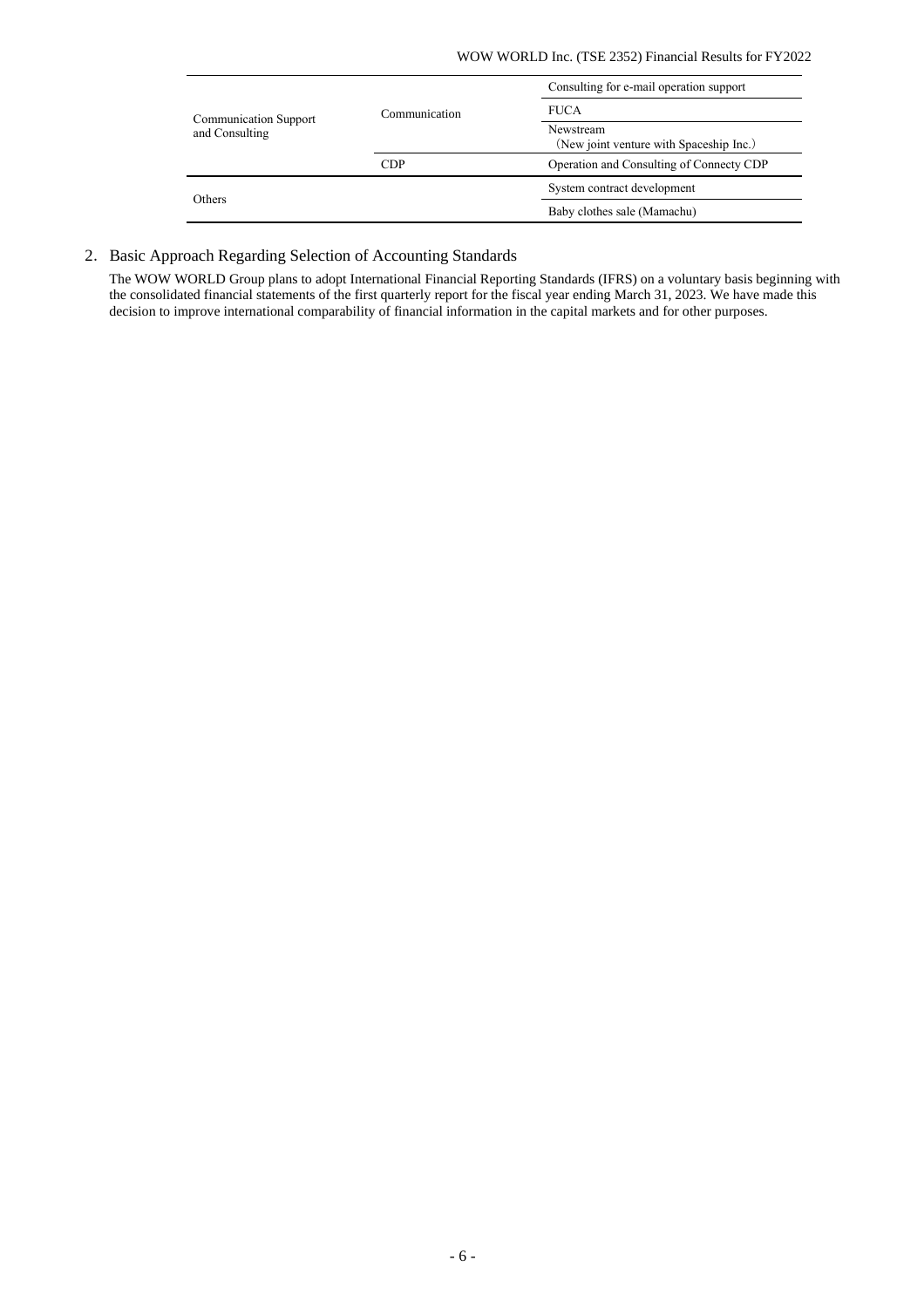# 3. Consolidated financial statements and significant notes thereto

<span id="page-8-0"></span>

| (1) Consolidated balance sheet                        |                      | (Thousand yen)       |
|-------------------------------------------------------|----------------------|----------------------|
|                                                       | As of March 31, 2021 | As of March 31, 2022 |
| Assets                                                |                      |                      |
| Current assets                                        |                      |                      |
| Cash and deposits                                     | 1,183,336            | 888,221              |
| Notes receivable - trade, accounts receivable - trade | 318,658              | 387,231              |
| and contract assets                                   |                      |                      |
| Merchandise and Finished goods                        | 12,094               | 16,941               |
| Work in process                                       | 86,907               |                      |
| Supplies                                              | 1,210                | 1,534                |
| Prepaid expenses                                      | 52,991               | 37,016               |
| Accounts receivable – other                           | 875                  | 569                  |
| Deposits paid                                         | 87,117               | 87,444               |
| Income taxes receivable                               |                      | 9,877                |
| Others                                                | 375                  | 2,379                |
| Total current assets                                  | 1,743,566            | 1,431,215            |
| Non-current assets                                    |                      |                      |
| Property, plant and equipment                         |                      |                      |
| <b>Buildings</b>                                      | 59,890               | 66,559               |
| Accumulated depreciation                              | (19, 559)            | (36, 108)            |
| Buildings, net                                        | 40,331               | 30,451               |
| Tools, furniture and fixtures                         | 253,711              | 287,735              |
| Accumulated depreciation                              | (165, 725)           | (154, 520)           |
| Tools, furniture and fixtures, net                    | 87,986               | 133,215              |
| Total property, plant and equipment                   | 128,317              | 163,666              |
| Intangible assets                                     |                      |                      |
| Trademark right                                       | 101                  | 1,302                |
| Software                                              | 281,484              | 558,741              |
| Software in progress                                  | 109,639              | 25,109               |
| Telephone subscription right                          | 149                  | 149                  |
| Goodwill                                              | 520,350              | 465,576              |
| Customer-related assets                               | 18,333               | 14,999               |
| Total intangible assets                               | 930,058              | 1,065,880            |
| Investments and other assets                          |                      |                      |
| Investment securities                                 | 272,196              | 201,804              |
| Investments in capital                                | 100                  |                      |
| Long-term prepaid expenses                            | 2,504                | 1,027                |
| Guarantee deposits                                    | 69,770               | 90,362               |
| Deferred tax assets                                   | 91,453               | 123,760              |
| Others                                                |                      | 70                   |
| Total investments and other assets                    | 436,025              | 417,024              |
| Total non-current assets                              | 1,494,401            | 1,646,571            |
| Total assets                                          | 3,237,968            | 3,077,786            |
|                                                       |                      |                      |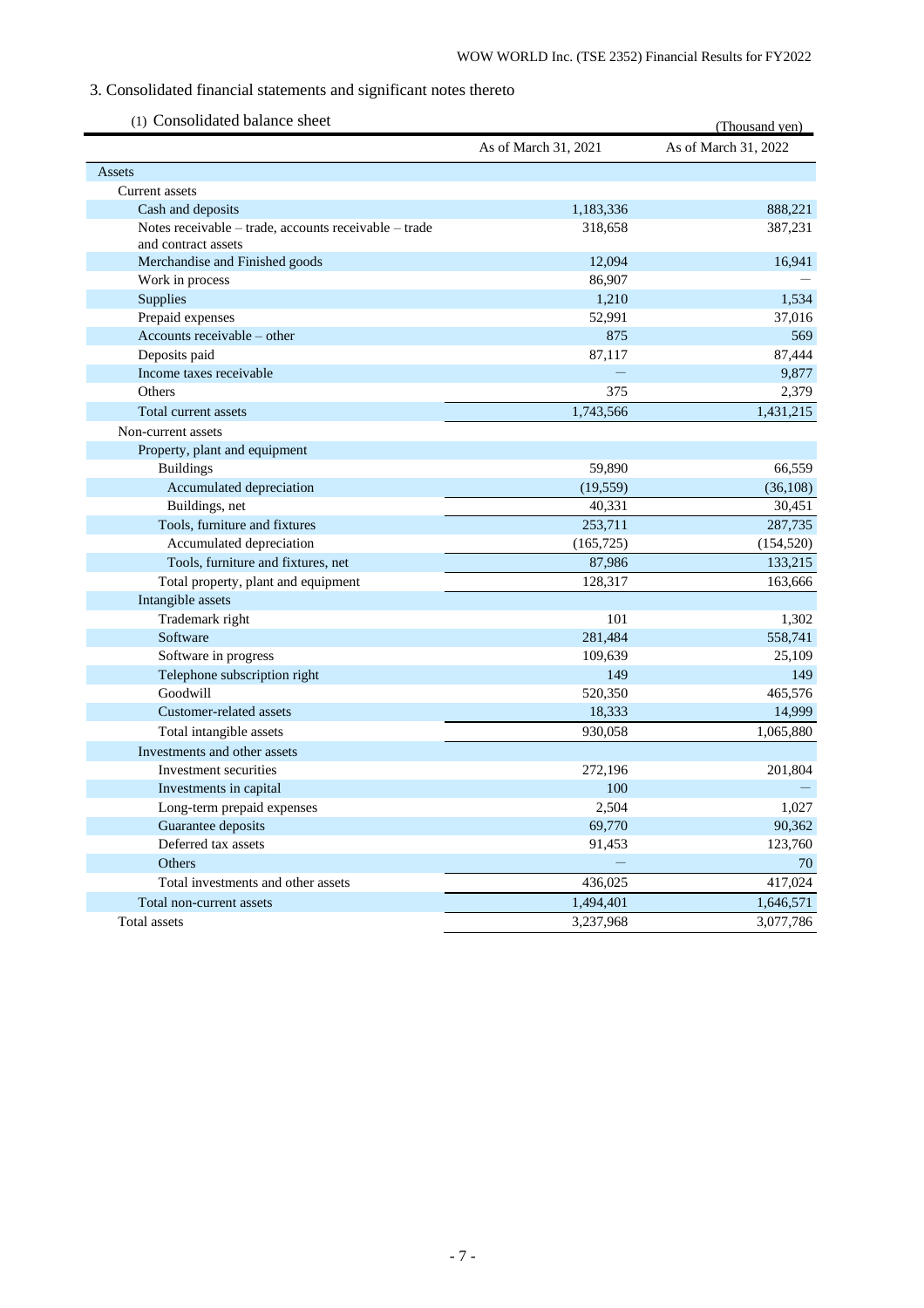|                                                       |                      | (Thousand yen)       |
|-------------------------------------------------------|----------------------|----------------------|
|                                                       | As of March 31, 2021 | As of March 31, 2022 |
| Liabilities                                           |                      |                      |
| <b>Current liabilities</b>                            |                      |                      |
| Accounts payable - trade                              | 40,220               | 41,264               |
| Current portion of long-term borrowings               | 159,167              | 166,284              |
| Accounts payable - other                              | 64,496               | 25,439               |
| Accrued expenses                                      | 62,444               | 52,888               |
| Income taxes payable                                  | 73,373               | 54,803               |
| Accrued consumption taxes                             | 46,769               | 37,093               |
| Deposits received                                     | 12,498               | 14,732               |
| Unearned revenue                                      | 65,873               |                      |
| Provision for loss on order received                  | 47,785               |                      |
| <b>Contract liabilities</b>                           |                      | 363,755              |
| Provision for bonuses                                 | 59,048               | 61,639               |
| Asset retirement obligations                          |                      | 9,907                |
| Others                                                | 6,402                | 997                  |
| <b>Total Current Liabilities</b>                      | 638,080              | 828,804              |
| Non-current liabilities                               |                      |                      |
| Provision for share-based remuneration                | 49,774               | 64,589               |
| Long-term borrowings                                  | 703,225              | 567,781              |
| Long-term unearned revenue                            | 5,322                |                      |
| Provision for shareholder benefit program             | 5,476                | 5,554                |
| Asset retirement obligations                          | 22,949               | 13,158               |
| <b>Total Non-current liabilities</b>                  | 786,747              | 651,083              |
| <b>Total liabilities</b>                              | 1,424,827            | 1,479,887            |
| Net assets                                            |                      |                      |
| Shareholders' equity                                  |                      |                      |
| Share capital                                         | 322,420              | 322,420              |
| Capital surplus                                       | 392,054              | 138,185              |
| Retained earnings                                     | 1,269,342            | 1,218,110            |
| Treasury shares                                       | (307, 139)           | (226, 592)           |
| Total Shareholders' equity                            | 1,676,678            | 1,452,124            |
| Accumulated other comprehensive income                |                      |                      |
| Valuation difference on available-for-sale securities | 66,612               | 38,669               |
| Total accumulated other comprehensive income          | 66,612               | 38,669               |
| Share acquisition rights                              | 52,630               | 94,035               |
| Non-controlling interests                             | 17,219               | 13,069               |
| Total net assets                                      | 1,813,140            | 1,597,899            |
| Total liabilities and net assets                      | 3,237,968            | 3,077,786            |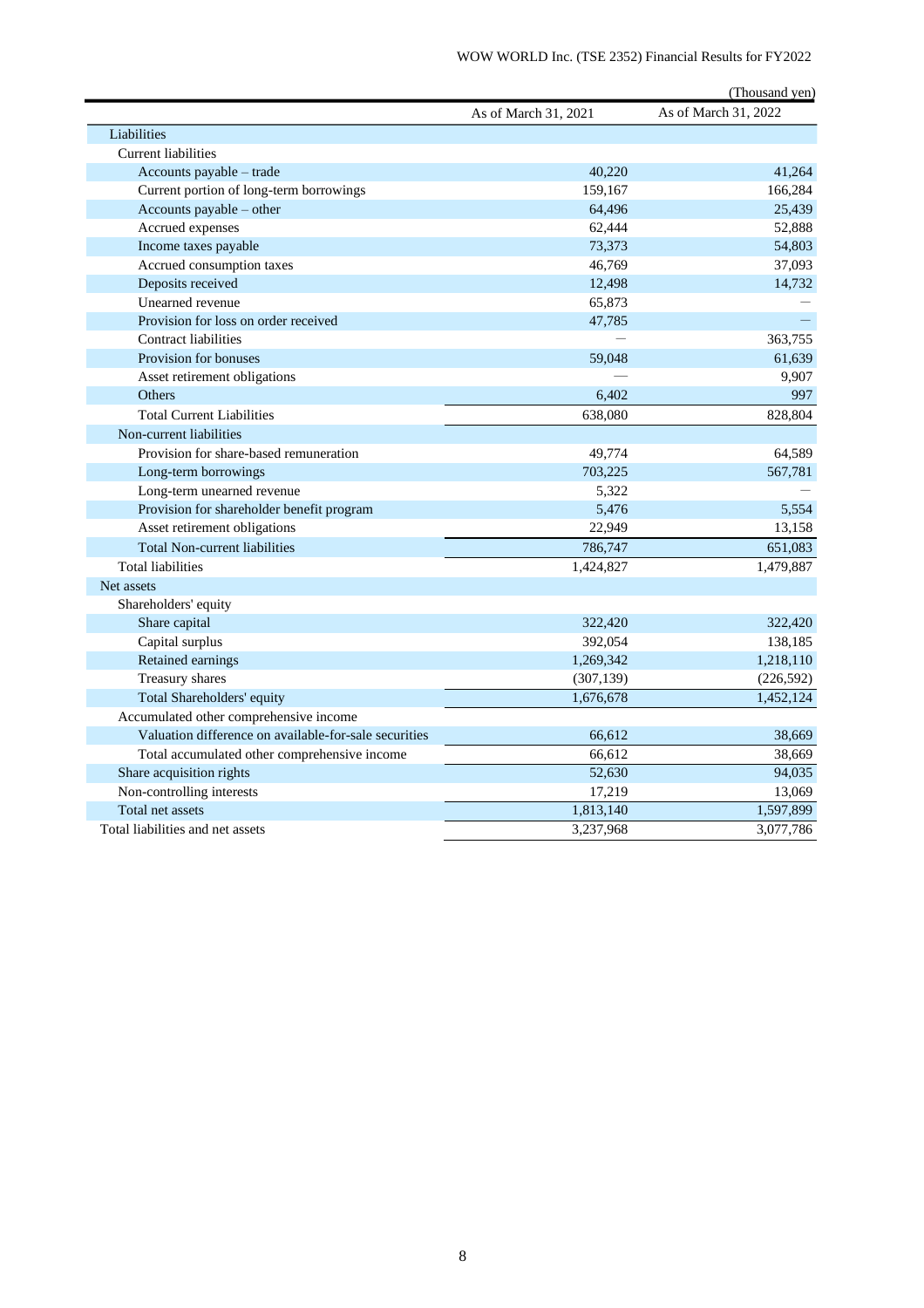## (2) Consolidated statements of income and comprehensive income (Consolidated statement of income)

|                                                                  |                                 | (Thousand yen)               |
|------------------------------------------------------------------|---------------------------------|------------------------------|
|                                                                  | Year ended<br>December 31, 2021 | Year ended<br>March 31, 2022 |
| Net sales                                                        | 2,356,884                       | 2,833,767                    |
| Cost of sales                                                    | 1,040,085                       | 1,279,472                    |
| Gross profit                                                     | 1,316,798                       | 1,554,295                    |
| Selling, general and administrative expenses                     | 905,234                         | 1,191,541                    |
| Operating profit                                                 | 411,563                         | 362,753                      |
| Non-operating income                                             |                                 |                              |
| Interest income                                                  | 123                             | 10                           |
| Dividend income                                                  | 1,076                           | 971                          |
| Gain on valuation of compound financial instruments              | 2,116                           |                              |
| Share of profit of entities accounted for using equity<br>method | 17,169                          | 12,912                       |
| Gain on forfeiture of unclaimed dividends                        | 176                             | 216                          |
| Subsidy income                                                   | 2,729                           |                              |
| Others                                                           | 3,890                           | 334                          |
| Total Non-operating income                                       | 27,282                          | 14,446                       |
| Non-operating expenses                                           |                                 |                              |
| Interest expenses                                                | 3,360                           | 6,683                        |
| Commission expenses                                              | 9,951                           | 2,223                        |
| Share of loss of entities accounted for using equity<br>Method   |                                 | 2,404                        |
| Miscellaneous loss                                               | 293                             | 123                          |
| Total Non-operating expenses                                     | 13,606                          | 11,435                       |
| Ordinary profit                                                  | 425,240                         | 365,764                      |
| Extraordinary income                                             |                                 |                              |
| Gain on sales of investment securities                           | -                               | 26,585                       |
| Gain on sales of shares of subsidiaries and associates           |                                 | 1,079                        |
| Total Extraordinary income                                       |                                 | 27,664                       |
| Extraordinary losses                                             |                                 |                              |
| <b>Impairment</b> loss                                           | 28,905                          | 12,687                       |
| Loss on retirement of non-current assets                         | 128                             | 3,184                        |
| Loss on valuation of investment securities                       | 1,523                           |                              |
| Compensation for damage                                          | 13,459                          |                              |
| Total extraordinary losses                                       | 44,016                          | 15,871                       |
| Profit before income taxes                                       | 381,224                         | 377,558                      |
| Income $taxes$ – current                                         | 127,991                         | 103,438                      |
| Income taxes - deferred                                          | 20,180                          | 56,107                       |
| Total income taxes                                               | 148,172                         | 159,546                      |
| Profit                                                           | 233,051                         | 218,011                      |
| Loss attributable to non-controlling interests                   | 10,489                          | 4,579                        |
| Profit attributable to owners of parent                          | 222,562                         | 213,432                      |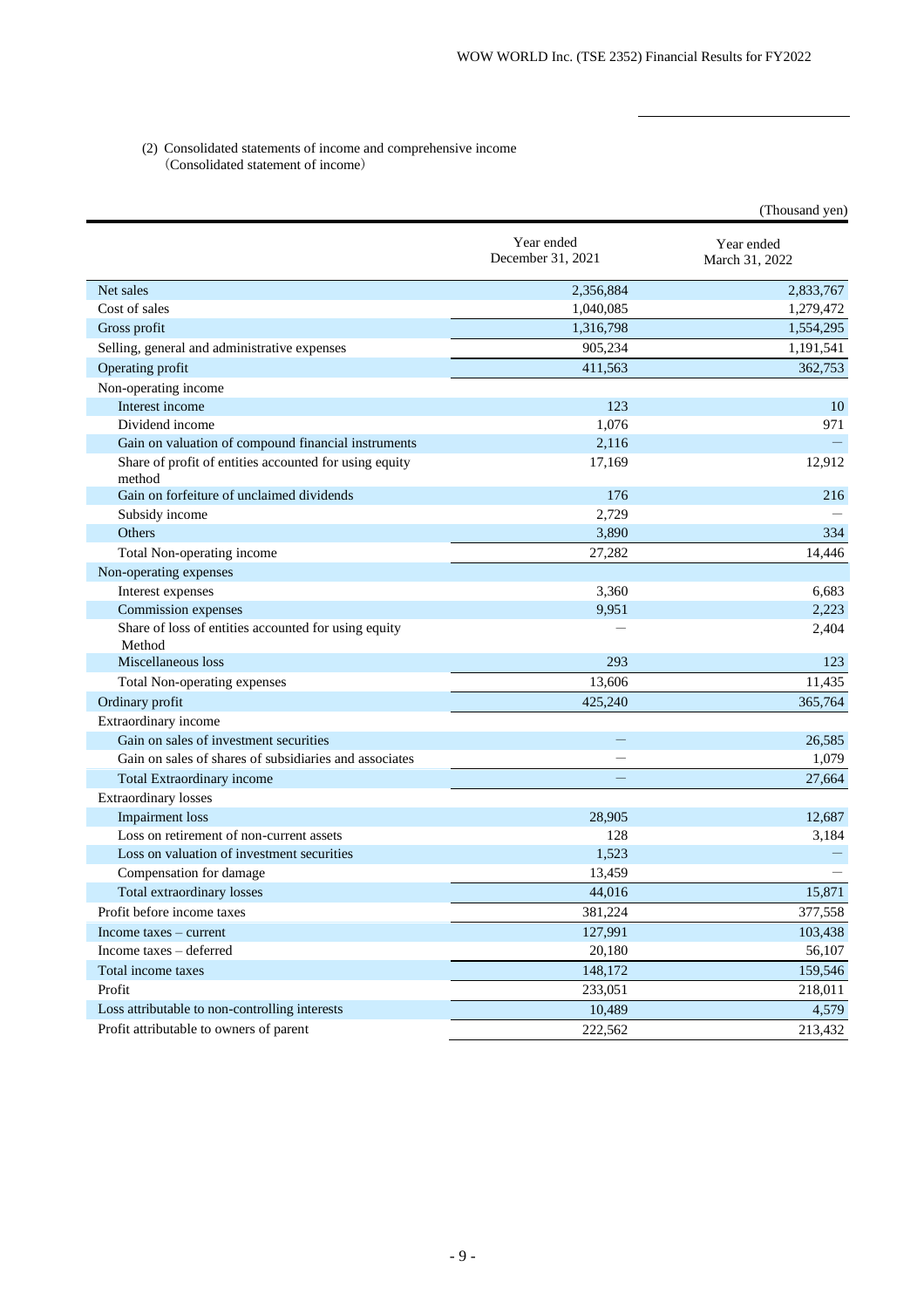# (Consolidated statement of comprehensive income)

|                                                                    |                              | (Thousand yen)               |
|--------------------------------------------------------------------|------------------------------|------------------------------|
|                                                                    | Year ended<br>March 31, 2021 | Year ended<br>March 31, 2022 |
| Profit                                                             | 233,051                      | 218,011                      |
| Other comprehensive income                                         |                              |                              |
| Valuation difference on available-for-sale securities              | 36,242                       | (27, 943)                    |
| Total other comprehensive income                                   | 36,242                       | (27, 943)                    |
| Comprehensive income                                               | 269,293                      | 190,068                      |
| Comprehensive income attributable to                               |                              |                              |
| Comprehensive income attributable to owners of                     | 258,804                      | 185,489                      |
| parent                                                             |                              |                              |
| Comprehensive income attributable to non-<br>controlling interests | 10,489                       | 4,579                        |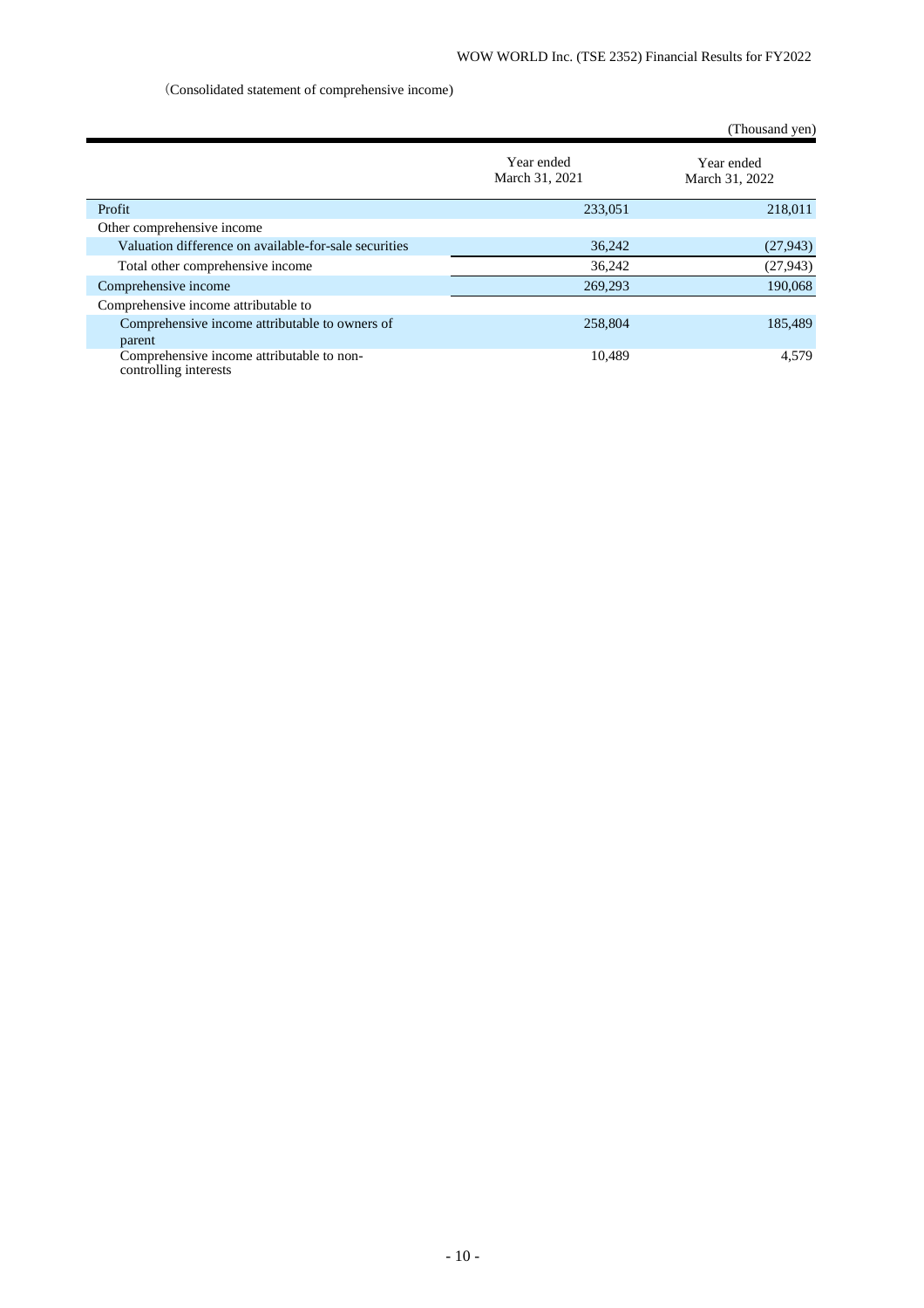## (3) Consolidated Statements of Changes in Shareholders' Equity Previous consolidated fiscal year (April 1, 2020 to March 31, 2021)

(Thousand yen)

|                                                          | Shareholders' Equity |                 |                   |                 |                                  |
|----------------------------------------------------------|----------------------|-----------------|-------------------|-----------------|----------------------------------|
|                                                          | Share capital        | Capital surplus | Retained earnings | Treasury shares | Total<br>shareholders'<br>equity |
| Balance at beginning of period                           | 322,420              | 366,572         | 1,139,384         | (315,585)       | 1,512,791                        |
| Changes in the amount during<br>the current period       |                      |                 |                   |                 |                                  |
| Dividends of surplus                                     |                      |                 | (92, 604)         |                 | (92, 604)                        |
| Profit attributable to owners of<br>parent               |                      |                 | 222,562           |                 | 222,562                          |
| Purchase of treasury shares                              |                      |                 |                   | (192)           | (192)                            |
| Disposal of treasury shares                              |                      | 25,482          |                   | 8,638           | 34,121                           |
| Cancellation of treasury shares                          |                      |                 |                   |                 |                                  |
| Net changes in items other than<br>shareholders' equity  |                      |                 |                   |                 |                                  |
| Total Changes in the amount<br>during the current period |                      | 25,482          | 129,957           | 8,446           | 163,887                          |
| Balance at end of period                                 | 322,420              | 392,054         | 1,269,342         | (307, 139)      | 1,676,678                        |

|                                                          | income                                                         | Accumulated other comprehensive                       |                             |                              |                  |
|----------------------------------------------------------|----------------------------------------------------------------|-------------------------------------------------------|-----------------------------|------------------------------|------------------|
|                                                          | Valuation<br>difference on<br>available-for-sale<br>securities | Total<br>accumulated other<br>comprehensive<br>income | Share acquisition<br>rights | Non-controlling<br>interests | Total net assets |
| Balance at beginning of period                           | 30,370                                                         | 30,370                                                |                             | 6,729                        | 1,549,891        |
| Changes in the amount during<br>the current period       |                                                                |                                                       |                             |                              |                  |
| Dividends of surplus                                     |                                                                |                                                       |                             |                              | (92, 604)        |
| Profit attributable to owners of<br>parent               |                                                                |                                                       |                             |                              | 222,562          |
| Purchase of treasury shares                              |                                                                |                                                       |                             |                              | (192)            |
| Disposal of treasury shares                              |                                                                |                                                       |                             |                              | 34,121           |
| Cancellation of treasury shares                          |                                                                |                                                       |                             |                              |                  |
| Net changes in items other than<br>shareholders' equity  | 36,242                                                         | 36,242                                                | 52,630                      | 10,489                       | 99,361           |
| Total Changes in the amount<br>during the current period | 36,242                                                         | 36,242                                                | 52,630                      | 10,489                       | 263,248          |
| Balance at end of period                                 | 66,612                                                         | 66,612                                                | 52,630                      | 17,219                       | 1,813,140        |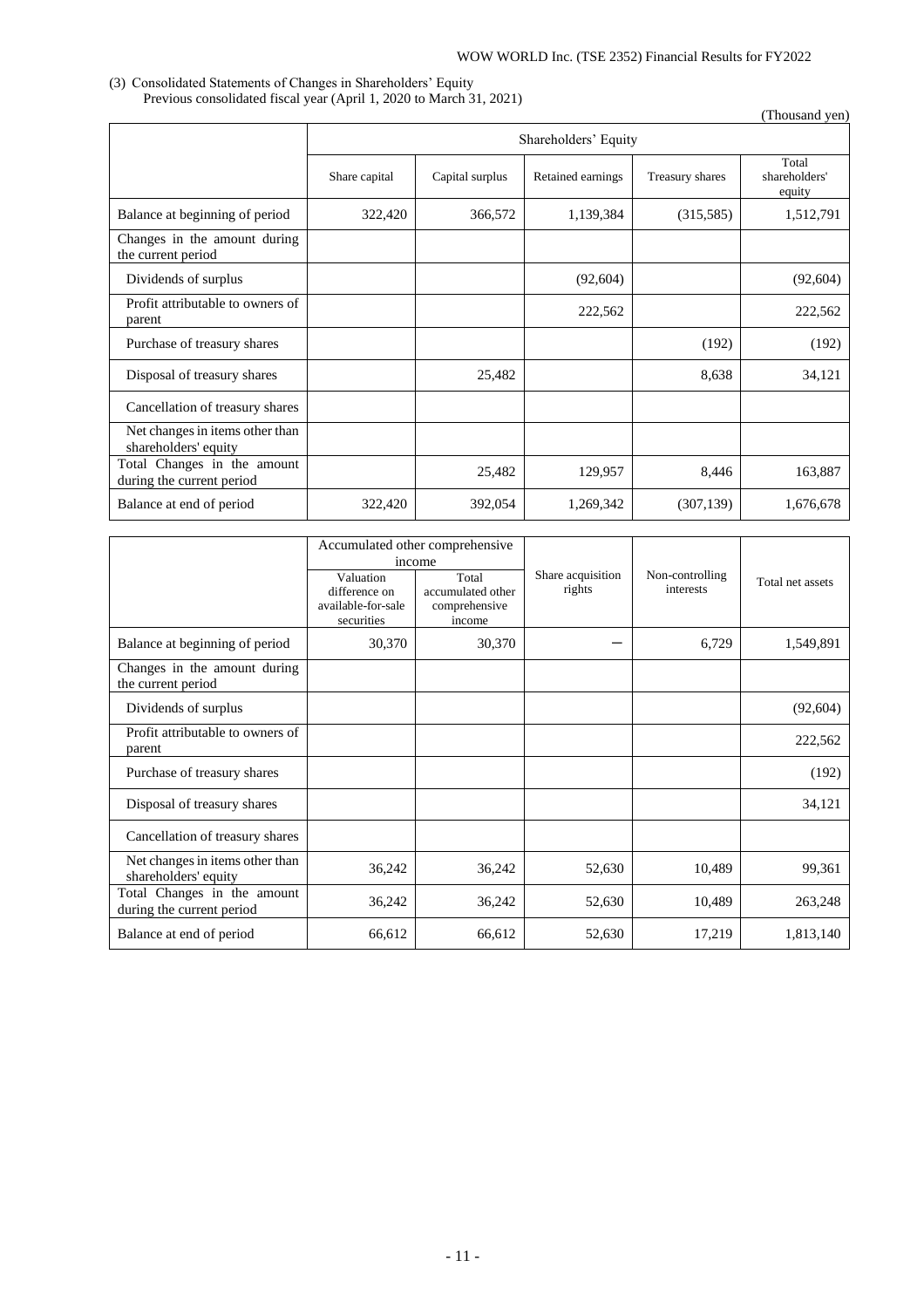# WOW WORLD Inc. (TSE 2352) Financial Results for FY2022

Current consolidated fiscal year (April 1, 2021 to March 31, 2022)

|                                                          |               |                      |                   |                 | (Thousand yen)                   |
|----------------------------------------------------------|---------------|----------------------|-------------------|-----------------|----------------------------------|
|                                                          |               | Shareholders' Equity |                   |                 |                                  |
|                                                          | Share capital | Capital surplus      | Retained earnings | Treasury shares | Total<br>shareholders'<br>equity |
| Balance at beginning of period                           | 322,420       | 392,054              | 1,269,342         | (307, 139)      | 1,676,678                        |
| Cumulative effects of changes<br>in accounting policies  |               |                      | (163,660)         |                 | (163,660)                        |
| Restated Balance at beginning of<br>period               | 322,420       | 392,054              | 1,105,681         | (307, 139)      | 1,513,017                        |
| Changes in the amount during<br>the current period       |               |                      |                   |                 |                                  |
| Dividends of surplus                                     |               |                      | (101,003)         |                 | (101,003)                        |
| Profit attributable to owners of<br>parent               |               |                      | 213,432           |                 | 213,432                          |
| Purchase of treasury shares                              |               |                      |                   | (345,609)       | (345,609)                        |
| Disposal of treasury shares                              |               | 116,363              |                   | 55,923          | 172,287                          |
| Cancellation of treasury shares                          |               | (370, 232)           |                   | (370, 232)      |                                  |
| Net changes in items other than<br>shareholders' equity  |               |                      |                   |                 |                                  |
| Total Changes in the amount<br>during the current period |               | (253, 869)           | 112,428           | 80,546          | (60, 893)                        |
| Balance at end of period                                 | 322,420       | 138,185              | 1,218,110         | (226, 592)      | 1,452,124                        |

|                                                          | Accumulated other comprehensive<br>income                      |                                                       |                             |                              |                  |
|----------------------------------------------------------|----------------------------------------------------------------|-------------------------------------------------------|-----------------------------|------------------------------|------------------|
|                                                          | Valuation<br>difference on<br>available-for-sale<br>securities | Total<br>accumulated other<br>comprehensive<br>income | Share acquisition<br>rights | Non-controlling<br>interests | Total net assets |
| Balance at beginning of period                           | 66,612                                                         | 66,612                                                | 52,630                      | 17,219                       | 1,813,140        |
| Cumulative effects of changes in<br>accounting policies  |                                                                |                                                       |                             | (8, 729)                     | (172,390)        |
| Restated Balance at beginning of<br>period               | 66,612                                                         | 66,612                                                | 52,630                      | 8,489                        | 1,640,750        |
| Changes in the amount during<br>the current period       |                                                                |                                                       |                             |                              |                  |
| Dividends of surplus                                     |                                                                |                                                       |                             |                              | (101,003)        |
| Profit attributable to owners of<br>parent               |                                                                |                                                       |                             |                              | 213,432          |
| Purchase of treasury shares                              |                                                                |                                                       |                             |                              | (345,609)        |
| Disposal of treasury shares                              |                                                                |                                                       |                             |                              | 172,287          |
| Cancellation of treasury shares                          |                                                                |                                                       |                             |                              |                  |
| Net changes in items other than<br>shareholders' equity  | (27, 943)                                                      | (27, 943)                                             | 41,405                      | 4,579                        | 18,042           |
| Total Changes in the amount<br>during the current period | (27,943)                                                       | (27, 943)                                             | 41,405                      | 4,579                        | (42, 851)        |
| Balance at end of period                                 | 38,669                                                         | 38,669                                                | 94,035                      | 13,069                       | 1,597,899        |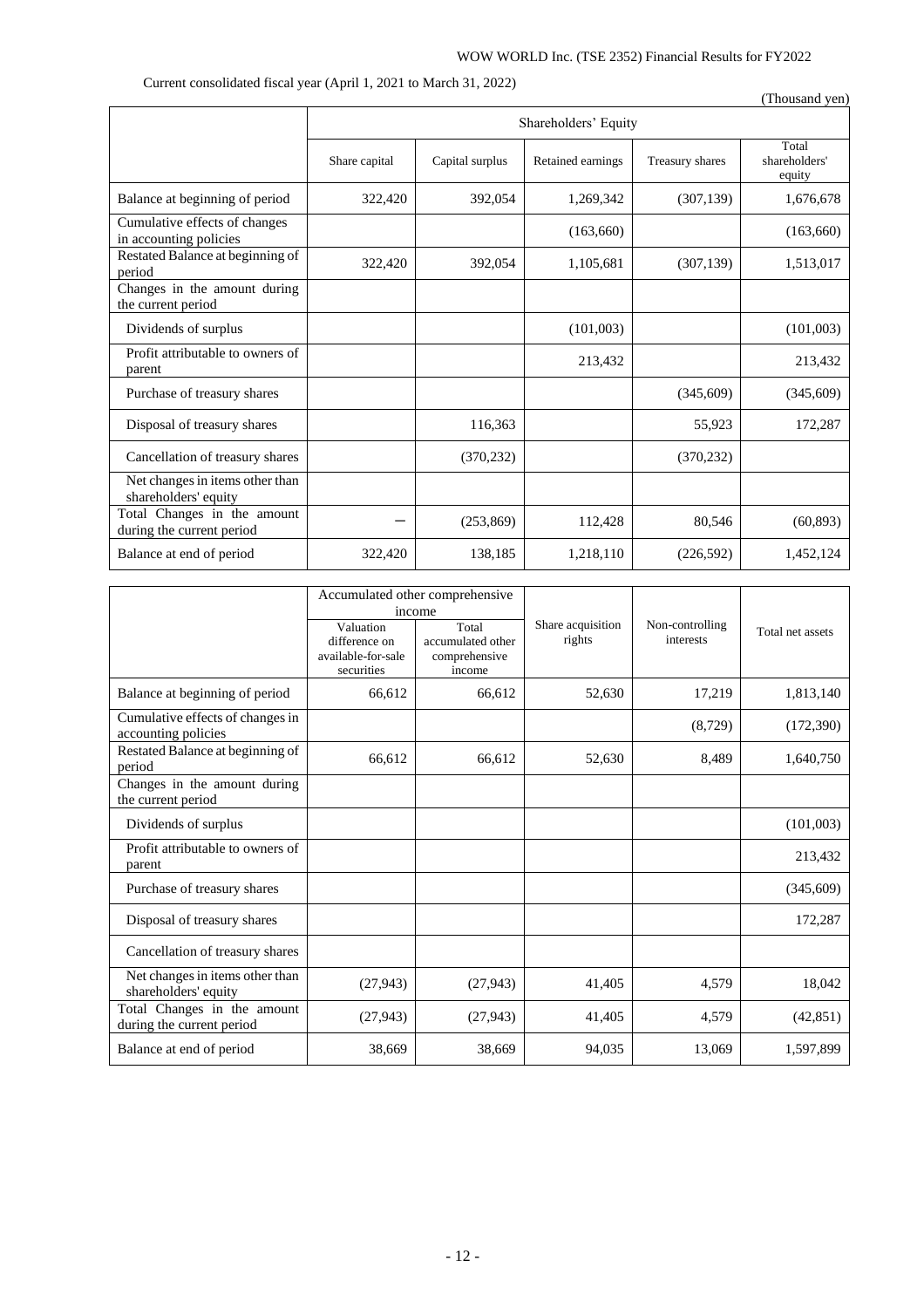# (4) Consolidated statements of cash flows

|                                                                                     |                              | (Thousand yen)               |
|-------------------------------------------------------------------------------------|------------------------------|------------------------------|
|                                                                                     | Year ended<br>March 31, 2021 | Year ended<br>March 31, 2022 |
| Cash flows from operating activities                                                |                              |                              |
| Profit before income taxes                                                          | 381,224                      | 377,558                      |
| Depreciation                                                                        | 76,562                       | 124,258                      |
| Amortization of goodwill                                                            | 31,717                       | 54,773                       |
| Share-based remuneration expenses                                                   | 45,834                       | 51,825                       |
| Compensation for damage                                                             | 13,459                       |                              |
| Increase (decrease) in provision for shareholder benefit<br>program                 | (219)                        | 78                           |
| Increase (decrease) in provision for bonuses                                        | 5,751                        | 2,590                        |
| Increase (decrease) in provision for share-based<br>remuneration                    | 16,690                       | 24,388                       |
| Increase (decrease) in provision for loss on order received                         | 4,777                        | (47, 785)                    |
| Interest and dividend income                                                        | (1,200)                      | (981)                        |
| Subsidy income                                                                      | (17,169)                     | (12, 912)                    |
| Interest expenses                                                                   | 3,360                        | 6,683                        |
| Share of loss (profit) of entities accounted for using equity<br>method             | (2,729)                      | 2,404                        |
| Loss (gain) on valuation of investment securities                                   | 1,523                        | (26, 585)                    |
| Loss (gain) on valuation of compound financial<br>instruments                       | (2,116)                      |                              |
| Loss (gain) on sales of shares of subsidiaries and<br>associates                    |                              | (1,079)                      |
| Loss on retirement of non-current assets                                            | 128                          | 3,184                        |
| Accumulated impairment loss                                                         | 28,905                       | 12,687                       |
| Commission expenses                                                                 | 6,858                        | 2,223                        |
| Decrease (increase) in trade receivables                                            | (30,651)                     | (54, 362)                    |
| Decrease (increase) in inventories                                                  | 3,373                        | 62,720                       |
| Increase (decrease) in trade payables                                               | (666)                        | 1,044                        |
| Decrease (increase) in other current assets                                         | (5,353)                      | 17,243                       |
| Decrease (increase) in other non-current assets                                     | 1,477                        | 1,476                        |
| Increase (decrease) in other current liabilities                                    | (6,228)                      | 4,504                        |
| Increase (decrease) in other non-current liabilities                                | (2,196)                      |                              |
| Others                                                                              | 103                          | 116                          |
| Subtotal                                                                            | 553,217                      | 606,056                      |
| Interest and dividends received                                                     | 1,200                        | 981                          |
| Proceeds from subsidy income                                                        | 17,169                       | 12,912                       |
| Compensation for damage paid                                                        |                              | (13, 459)                    |
| Interest paid                                                                       | (3,602)                      | (6, 592)                     |
| Income taxes paid                                                                   | (152, 198)                   | (130, 471)                   |
| Net cash provided by (used in) operating activities                                 | 415,786                      | 469,427                      |
| Cash flows from investing activities                                                |                              |                              |
| Purchase of property, plant and equipment                                           | (22,051)                     | (89,022)                     |
| Purchase of intangible assets                                                       | (149, 928)                   | (279, 226)                   |
| Proceeds from redemption of investment securities                                   | 5,430                        |                              |
| Proceeds from sales of investment securities                                        |                              | 41,683                       |
| Proceeds from sales of shares of subsidiaries and<br>associates                     |                              | 13,693                       |
| Payments of guarantee deposits                                                      |                              | (20, 591)                    |
| Purchase of shares of subsidiaries resulting in change in<br>scope of consolidation | (311, 668)                   |                              |
| Others                                                                              | 100                          | (90)                         |
| Net cash provided by (used in) investing activities                                 | (478, 118)                   | (333, 553)                   |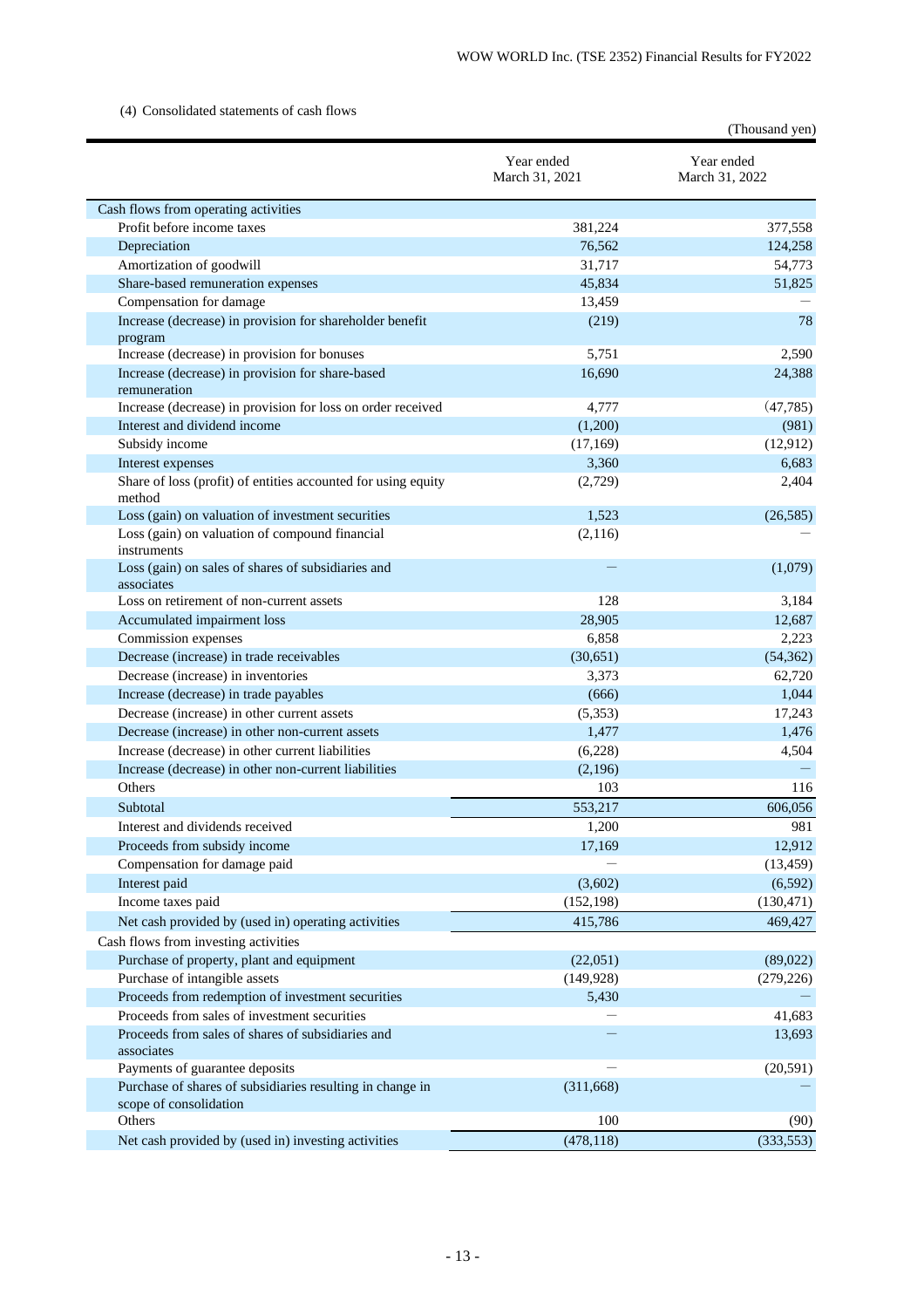|                                                      |                              | (Thousand yen)               |
|------------------------------------------------------|------------------------------|------------------------------|
|                                                      | Year ended<br>March 31, 2021 | Year ended<br>March 31, 2022 |
| Cash flows from financing activities                 |                              |                              |
| Proceeds from long-term borrowings                   | 500,000                      | 30,000                       |
| Repayments of long-term borrowings                   | (61,260)                     | (158, 327)                   |
| Purchase of treasury shares                          | (192)                        | (201, 297)                   |
| Proceeds from issuance of share acquisition rights   | 3,014                        |                              |
| Dividends paid                                       | (92,011)                     | (101, 026)                   |
| Net cash provided by (used in) financing activities  | 349,551                      | (430,650)                    |
| Net increase (decrease) in cash and cash equivalents | 287,219                      | (294, 776)                   |
| Cash and cash equivalents at beginning of period     | 983,223                      | 1,270,442                    |
| Cash and cash equivalents at end of period           | 1.270.442                    | 975,665                      |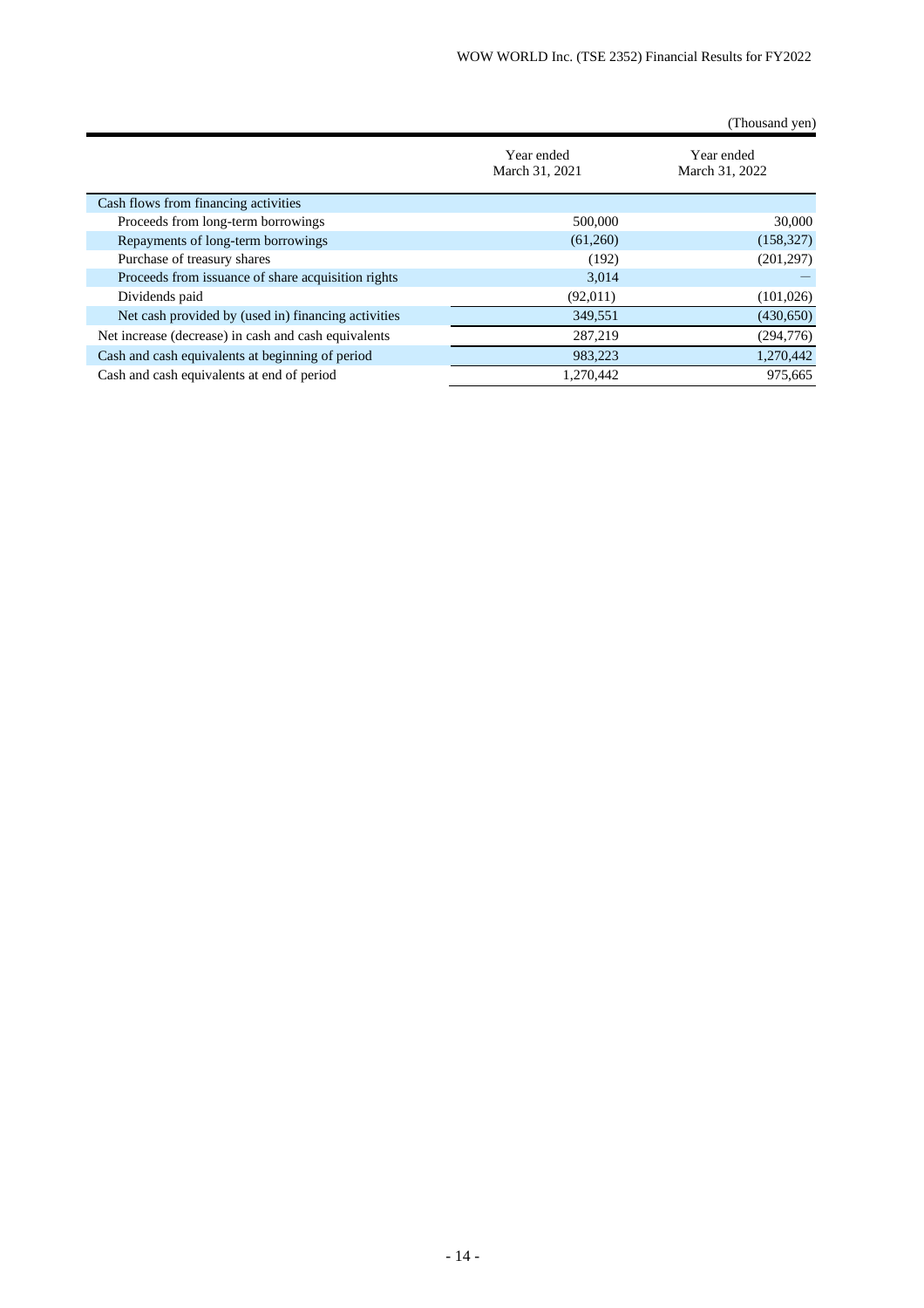(5) Notes to the quarterly consolidated financial statements

(Notes on premise of going concern)

Not applicable.

# (Changes in accounting policies)

(Adoption of revenue recognition accounting standard)

At the beginning of the current consolidated first quarter, we adopted Accounting Standard for Revenue Recognition (ASBJ Statement No.29, March 31, 2020) ("Revenue Recognition Standard," below). With the adoption of this standard, the company now recognizes revenue when the control of promised goods or services is transferred to the customer in the amount expected to be received in exchange for said goods or services.

In adopting the change in question, we follow the transitional treatment as prescribed in the proviso of Paragraph 84 of the Revenue Recognition Standard. The cumulative effect of applying the new accounting policy retrospectively for periods prior to the beginning of the first quarter of the current consolidated fiscal year has been added to or deducted from retained earnings at the beginning of the first quarter of the current consolidated fiscal year, and the new accounting policy has been applied beginning with the relevant beginning balance.

As a result, net sales for the current fiscal year decreased by 10,808 thousand yen, cost of sales decreased by 11,168 thousand yen, and operating profit, ordinary profit, and profit before income taxes each increased by 360 thousand yen. In addition, the balance of retained earnings at the beginning of the current fiscal year decreased by 163,660 thousand yen and the balance of non-controlling interests at the beginning of the current fiscal year decreased by 8,729 thousand yen.

We are displaying "Notes and accounts receivable – trade", which was presented as a current asset in the consolidated balance sheet of the previous consolidated fiscal year, in "Notes and accounts receivable – trade" and "Contract assets" since the first quarter of the current consolidated fiscal year due to the application of the Revenue Recognition Standard. Also, we are displaying "unearned revenue" that was included in "others" of "current liabilities" and "Long-term unearned revenue" displayed in "fixed liabilities" as "contract liability" of "current liabilities". In addition, we have not reclassified the previous consolidated fiscal year using the new presentation method in accordance with the transitional handling specified in Section 89-2 of Revenue Recognition Standard.

## (Adoption Accounting Standard for Fair Value Measurement)

We adopted Accounting Standard for Fair Value Measurement (ASBJ Statement No.30, July 4, 2019) ("Fair Value Measurement Standard," below) as of the beginning of the first quarter of the current consolidated fiscal year. In accordance with the transitional treatment provided in Paragraph 19 of the Fair Value Measurement Standard and Paragraph 44-2 of the Accounting Standard for Financial Instruments (ASBJ Statement No. 10, July 4, 2019), we will apply the new accounting policy provided in Fair Value Measurement Standard prospectively. The adoption of this accounting standard will have no impact on quarter consolidated financial statements.

(Accounting policy changes that are difficult to distinguish from changes in accounting estimates) The WOW WORLD Group previously used the declining-balance method for the depreciation of certain property, plant and equipment. Beginning with the current fiscal year, the group will use the straight-line depreciation method for all property, plant and equipment.

Our cloud services and other service provider businesses have become a more important component of the group with our provision of CMS cloud services via Connecty Inc. (added as a subsidiary in the previous fiscal year) and various measures provided in our medium-term management plan, formulated in the previous fiscal year. Accordingly, we conducted a review of the actual state of our property, plant and equipment. As a result, we confirmed that the assets in question are being used in a stable manner over their respective useful lifetimes, and that with the adoption of the new Revenue Recognition Standard, profits will be earned evenly over the relevant contract periods. Therefore, we have determined that changing to the straight-line depreciation method, which recognizes expenses evenly over the useful life of the asset in question, more appropriately reflects the economic reality.

The impact of this change on the consolidated financial statements for the current consolidated fiscal year is minimal.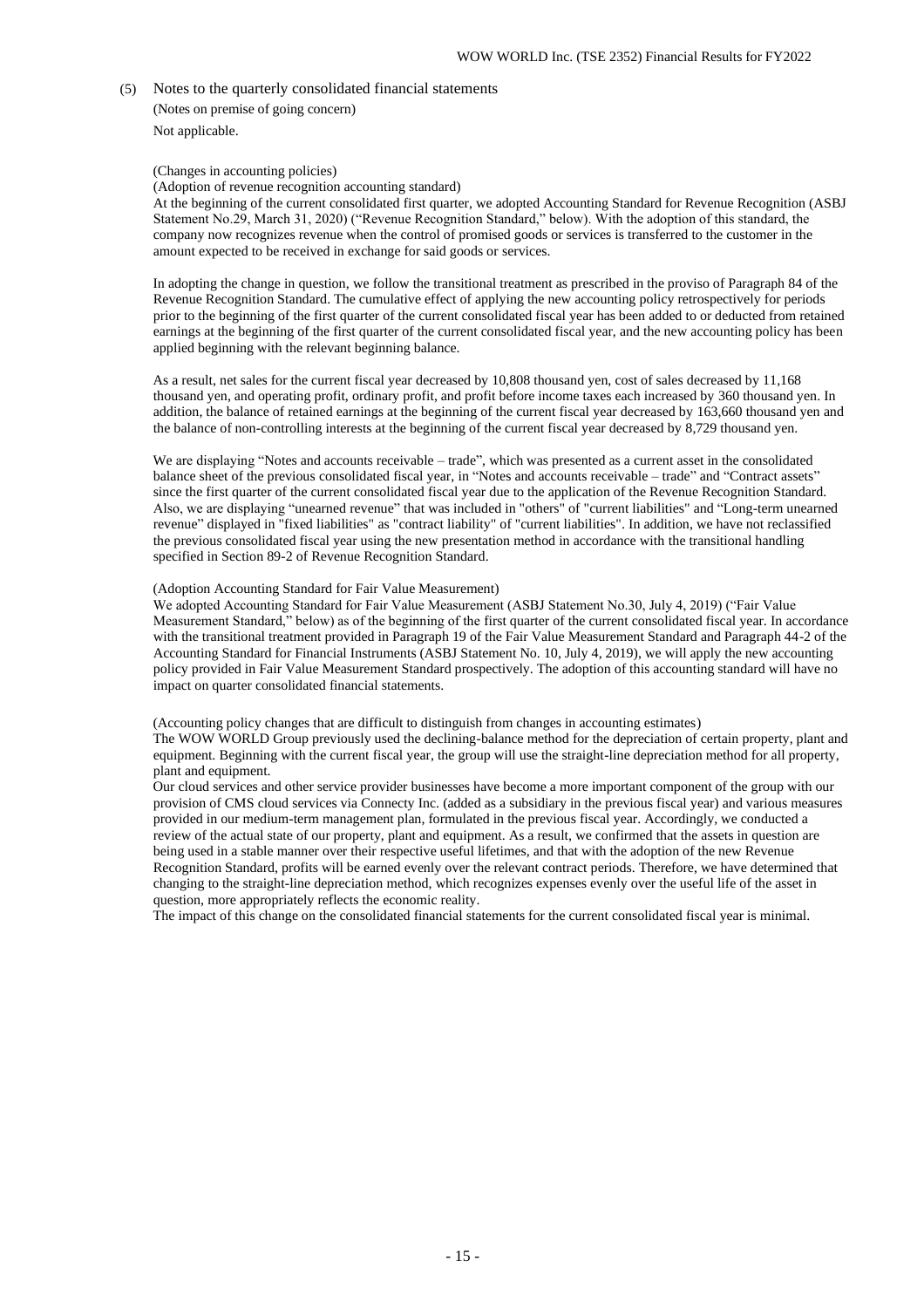(Basis of Presentation for Consolidated Financial Statements)

- 1. Matters concerning the scope of consolidation
	- (1) Number of consolidated subsidiaries 4 companies
	- (2) Name of consolidated subsidiary FUCA Co.,LTD. Mamachu Inc. Connecty Holding Inc. Connecty Inc.
- 2. Matters concerning the application of the equity method Number of affiliated companies accounted for by the equity method None Glease Co., Ltd., which was an equity-method affiliate in the previous consolidated fiscal year, sold all of its shares in December 2021 and is therefore excluded from the scope of equity-method application.
- 3. Matters concerning the business year, etc. of consolidated subsidiaries The closing date of the consolidated subsidiary coincides with the consolidated closing date.
- 4. Matters concerning accounting policy
	- (1) Valuation criteria and valuation methods for important assets
		- i. Securities

Other securities

Market value securities

We use the market value method based on the market price on the settlement date (all valuation differences are processed by the direct net asset method, and the selling cost is calculated by the moving average method).

Securities without market value We use the cost method based on the moving average method.

ii. Inventory

Goods, supplies We use the cost method (a method of devaluing book value due to a decline in profitability) based on the individual method.

- (2) Depreciation method for important depreciable assets
	- i. Property, plant and equipment We use the straight-line method The main useful lives are as follows. Building 15-18 years Tools, furniture and fixtures 2-15 years
	- ii. Intangible assets

Trademark right

We use the straight-line method with a useful life of 10 years.

Software

For software used in-house, we use the straight-line method based on the usable period (5 years) within the company.

Customer-related assets

For customer-related assets, we use the straight-line method based on the effective period (6 years).

- (3) Standards for recording important reserves
	- i. Allowance for doubtful accounts

In order to prepare for losses due to bad debts, we consider the collectability of specific receivables such as bad debts by using the bad debt performance rate for general receivables and record the estimated uncollectible amount.

ii. Provision for bonuses

In order to prepare for the payment of employee bonuses, the estimated amount of bonus payments for the current consolidated fiscal year is recorded.

iii. Provision for share-based remuneration

In order to prepare for future benefits of the Company's shares to the Company's employees, the estimated amount of share benefits according to the points allocated to the employees is recorded based on the share issuance rules.

- iv. Provision for shareholder benefit program Based on the shareholder benefit points system, in order to prepare for the use of points granted to shareholders, the amount expected to be used in the future is recorded at the end of the current consolidated fiscal year.
- v. Provision for loss on order received

In order to prepare for future losses related to sales orders, the estimated loss amount related to sales orders at the end of the consolidated fiscal year is recorded.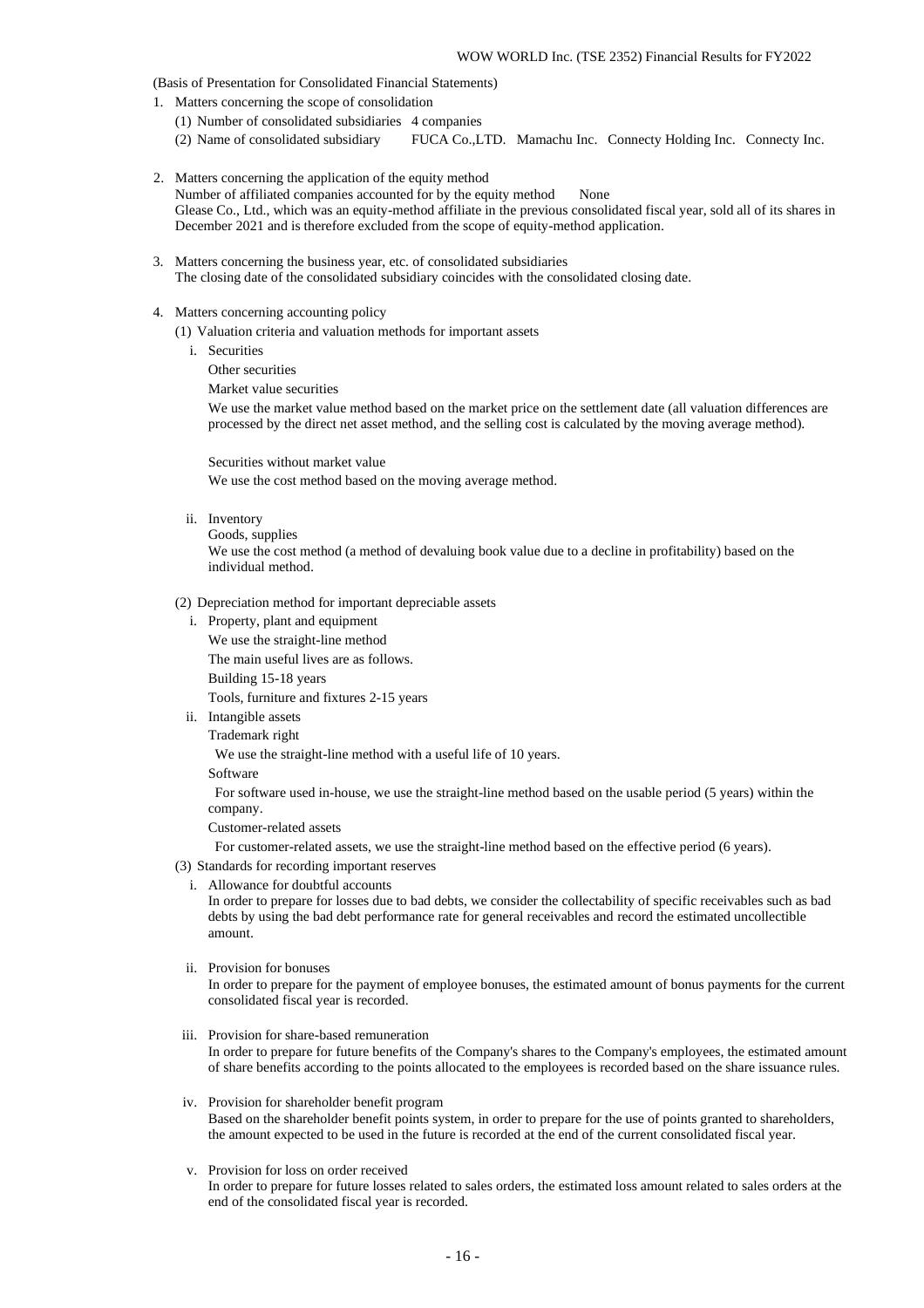- (4) Standards for recording important income and expenses
- We recognize revenue based on the following five-step approach to contracts with customers.

Step1: Contract identification

- Step2: Identification of performance obligations
- Step3: Calculation of transaction price
- Step4: Allocation of transaction prices to performance obligations
- Step5: Revenue recognition from fulfillment of performance obligations

The specific revenue recognition criteria are as follows.

- i. Performance obligations fulfilled at one point
	- Web recognize profits when delivering baby clothes to customers.
- ii. Performance obligations fulfilled over a period of time

Revenues related to performance obligations that are satisfied over a certain period of time in WOW WORLD Group include performance obligations such as cloud service provision, on-premises initial construction / customization, and planning / production of email content and web content. As for the performance obligation of service provision, since the performance obligation is mainly satisfied over time, the transaction price related to the contract with the customer is recognized evenly over the contract period. Since the obligation to fulfill the initial construction / customization of on-premises and the planning / production of mail content / web content is satisfied by the progress of development, we recognize the profit over the construction period according to the progress of construction.

(5) Goodwill amortization method and amortization period

Amortized by the straight-line method for 10 years

- (6) Scope of funds in the consolidated statement of cash flows It consists of cash on hand, deposits that can be withdrawn at any time, and short-term investments that are easily redeemable and have a redemption date within 3 months from the date of acquisition, which bears little risk of value fluctuations.
- (7) Other important matters for preparing consolidated financial statements Accounting for consumption tax and local consumption tax is based on the tax-excluded method.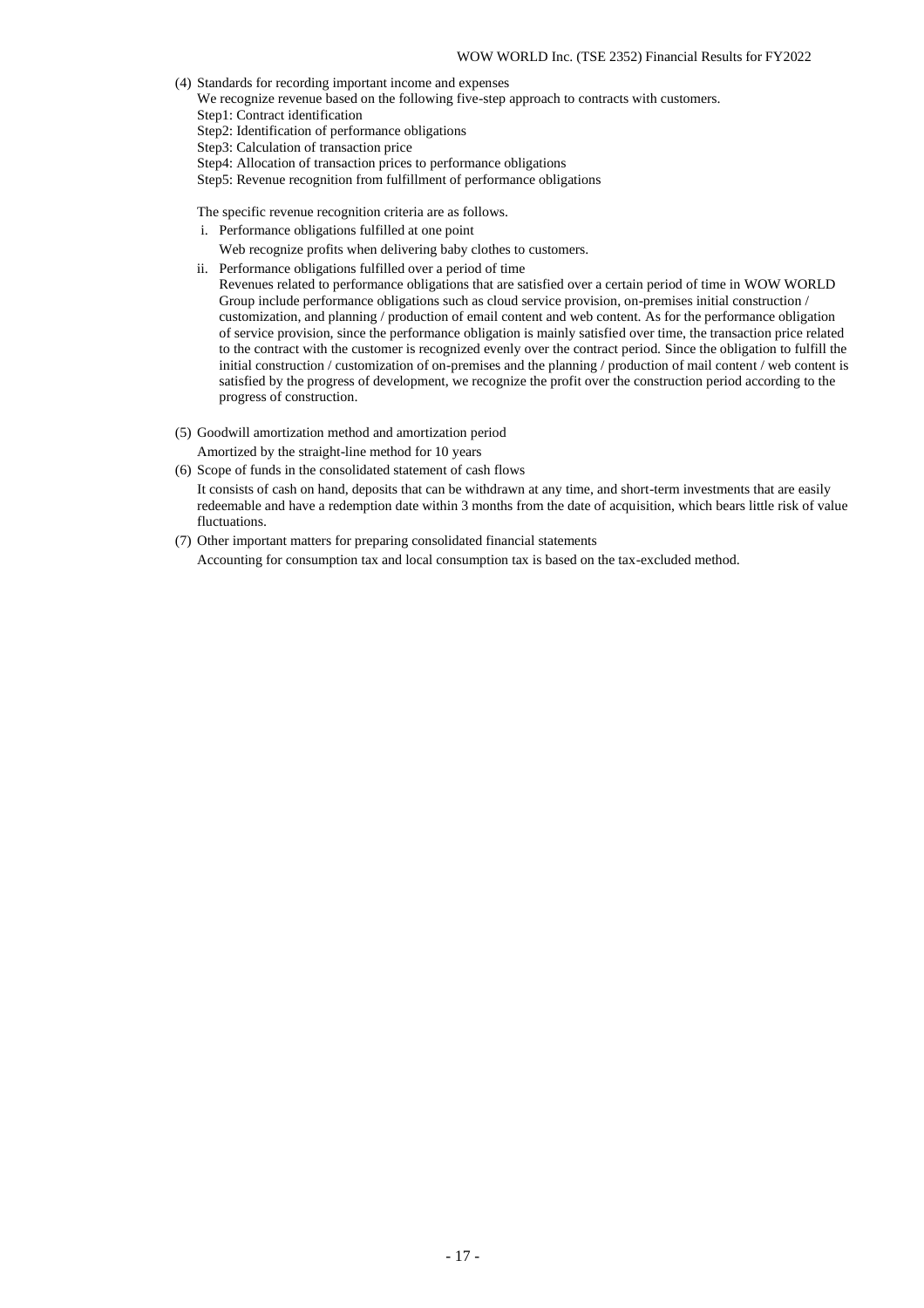## (Additional Information)

(Transactions in which Company shares are issued via trust to employees, etc.) The Company has adopted an ESOP Trust employee incentive plan ("Plan").

## (1) Overview

The Plan utilizes a mechanism called an employee stock ownership plan trust ("ESOP Trust"). The ESOP Trust is an employee incentive plan based on ESOP plans used in the United States in which the ESOP Trust acquires shares of Company stock and funds equivalent to proceeds from the sale or disposal of Company stock, granting or paying such stock or funds to employees upon retirement according to job grade and duties. As the Company contributes all funds for the acquisition of Company shares by the ESOP Trust, there is no burden placed on employees.

## (2) Company shares remaining in trust

Company shares remaining in trust are recorded as treasury stock under net assets at carrying value (excluding amounts for incidental expenses). The carrying value and number of shares of these treasury shares were 90,552 thousand yen and 67,906 shares in the previous fiscal year and 226,592 and thousand yen and 132,660 shares in the current fiscal year.

#### (Impact of COVID-19)

In preparing the consolidated financial statements for the current consolidated fiscal year, we made accounting estimates based on the assumption that the impact of COVID-19 on WOW WORLD Group earnings will continue through the next fiscal year. At this point in time, we do not believe there will be a significant impact on the accounting estimates, including the valuation of goodwill or indications of related to Connecty Holding, Inc. However, there may be an impact on consolidated financial statements in the following fiscal year or later, depending on future changes in circumstances.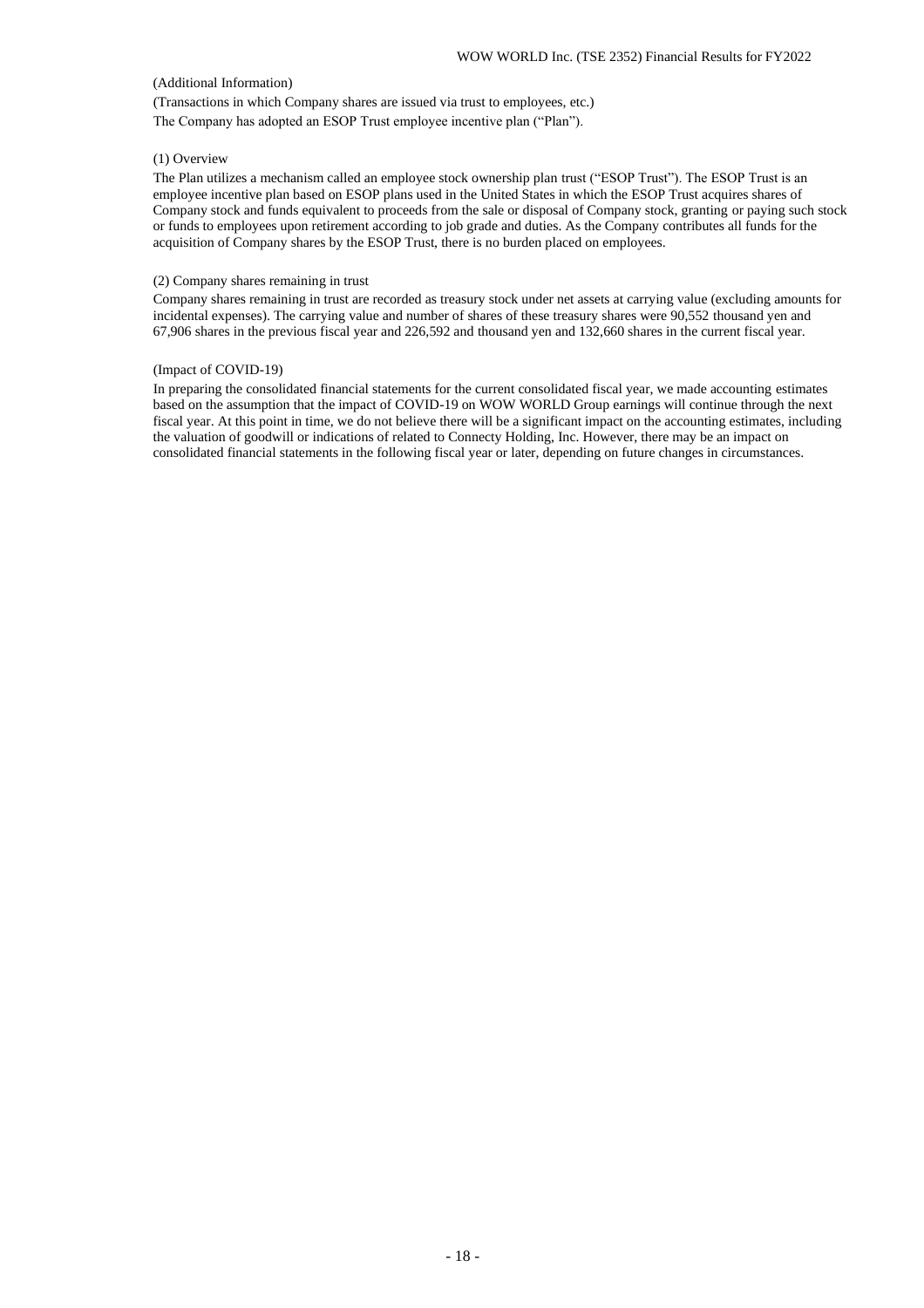## (Segment information)

[Segment information]

1. Overview of reportable segments

WOW WORLD Group reportable segments components of the group for which separate financial information is available and which are subject to periodic performance review and decisions related to the allocation of management resources by the board of directors.

The Enterprise Software business is engaged in the planning, development, sales, and maintenance of the WEBCAS series of products, as well as the planning, development, sales, and maintenance of Connecty CMS on Demand. The Digital Marketing Operational Support business provides e-mail marketing planning using the WEBCAS series of products, the planning and production of e-mail content, contracted development of websites, consulting services to increase e-commerce sales, and planning and development of websites and web content using image processing and illustrations.

The E-commerce business includes planning and production of websites and web content using the WEBCAS series of products, contracted development of websites, consulting services for increasing e-commerce sales, and the planning, production, and maintenance of corporate websites using Connecty CMS on Demand. The E-commerce business also operates the Babychu baby apparel e-commerce site.

As of the current consolidated fiscal year, the name of the Applications reportable segment was changed to Enterprise Software, and the name of the Consulting reportable segment was changed to Digital Marketing Operational Support. These changes are changes in name only, and have no impact on segment information.

In addition, we included the custom development business in Others beginning with the current consolidated fiscal year, as the importance of the business has decreased.

Segment information for the previous consolidated fiscal year is presented based on the classifications after the change.

### (Adoption of revenue recognition accounting standard)

As described under Changes in accounting estimates, the Company began applying Accounting Standard for Revenue Recognition at the beginning of the current consolidated fiscal year, changing our accounting policy regarding revenue recognition. Therefore, our methods for calculating profit or loss in reportable segments has been changed in the same manner.

As a result of this change, net sales and segment profit of the Enterprise Software business increased 768 thousand yen and 360 thousand yen, respectively, while net sales of the Digital Marketing Operational Support business decreased 11,577 thousand yen. The Digital Marketing Operational business experienced no impact to segment profit as a result of this change. The E-commerce business experienced no impact to net sales or segment profit as a result of this change.

2. Calculation method of net sales, profit or loss, assets, liabilities and other items by reportable segment The accounting method for reportable segments is generally the same as that described in Significant matters forming the basis for preparing consolidated financial statements.

Reportable segment profits are based on operating profit.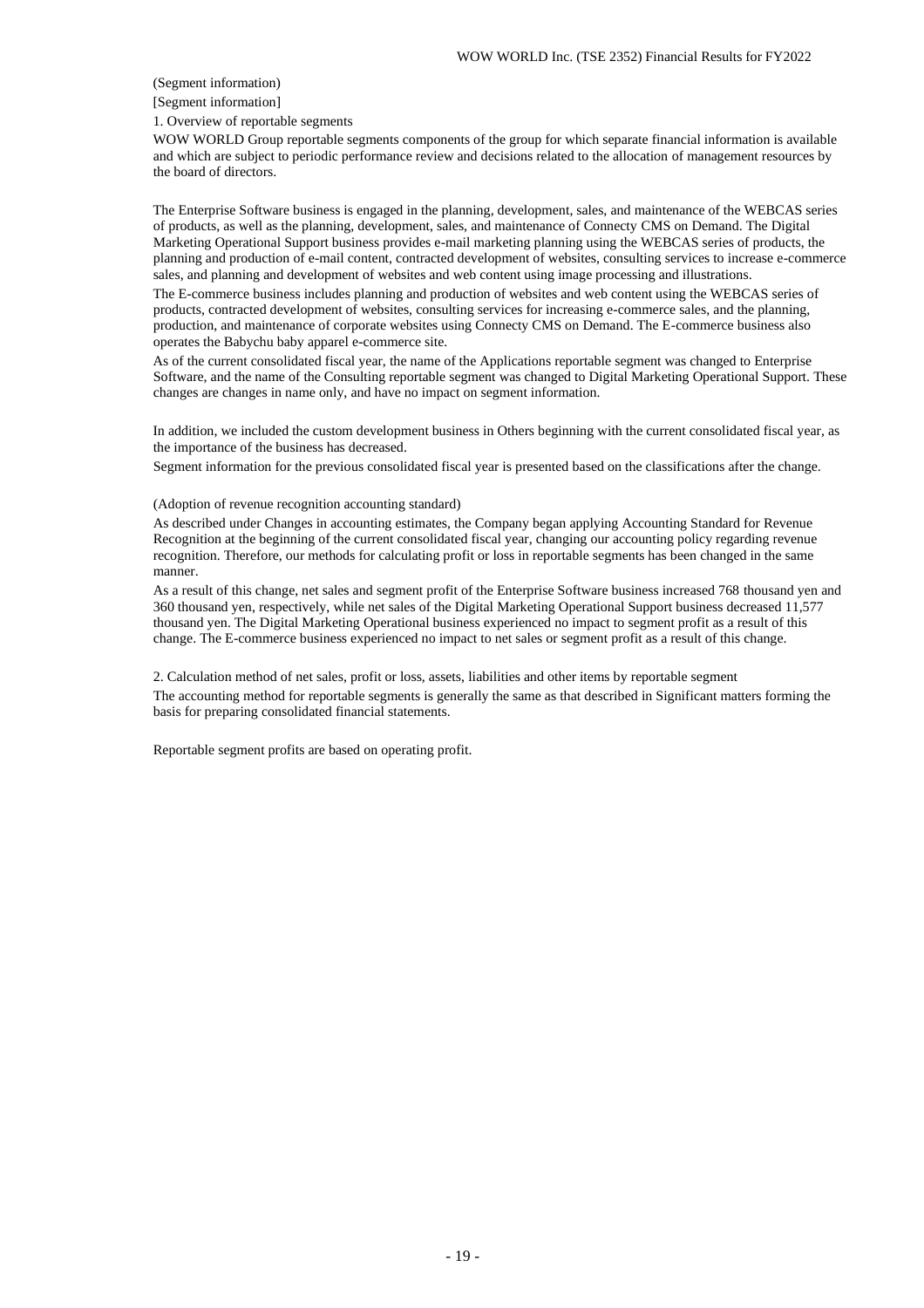| 3. Information on the amount of sales, profits or losses, assets, liabilities and other items by reporting segment |  |
|--------------------------------------------------------------------------------------------------------------------|--|
| Previous consolidated fiscal year (April 1, 2020 to March 31, 2021)                                                |  |

|                                                                       | Reporting segment      |                                                |            |        |           |
|-----------------------------------------------------------------------|------------------------|------------------------------------------------|------------|--------|-----------|
|                                                                       | Enterprise<br>Software | Digital<br>Marketing<br>Operational<br>Support | E-commerce | Others | Total     |
| Net sales                                                             |                        |                                                |            |        |           |
| Sales to external customers<br>Intersegment sales                     | 1,681,156              | 504,582                                        | 165,382    | 5,762  | 2,356,884 |
| Total                                                                 | 1,681,156              | 504,582                                        | 165,382    | 5,762  | 2,356,884 |
| Segment profit or loss                                                | 723,683                | 46,662                                         | (18,061)   | 2,110  | 754,394   |
| Segment assets                                                        | 1,185,371              | 601,376                                        | 28,240     | 476    | 1,815,465 |
| Other items                                                           |                        |                                                |            |        |           |
| Depreciation                                                          | 58,591                 | 5,225                                          | 6,651      | 122    | 70,591    |
| Amortization of goodwill                                              | 19,778                 | 7,608                                          | 4,330      |        | 31,717    |
| Investment in equity-<br>method affiliates                            |                        | 15,018                                         |            |        | 15,018    |
| <b>Impairment</b> loss                                                | 3,800                  |                                                | 23,225     |        | 27,025    |
| Increase in property, plant<br>and equipment and<br>intangible assets | 570,146                | 156,904                                        | 6,614      | 80     | 733,746   |

Current consolidated fiscal year (April 1, 2021 to March 31, 2022)

|                                                                       | Reporting segment      |                                     |            |        |           |
|-----------------------------------------------------------------------|------------------------|-------------------------------------|------------|--------|-----------|
|                                                                       | Enterprise<br>Software | Digital<br>Marketing<br>Operational | E-commerce | Others | Total     |
|                                                                       |                        | Support                             |            |        |           |
| Net sales                                                             |                        |                                     |            |        |           |
| Sales to external customers                                           | 1,910,433              | 802,510                             | 117,733    | 3,090  | 2,833,767 |
| Intersegment sales                                                    | 1,425                  | 1,051                               |            |        | 2,476     |
| Total                                                                 | 1,911,858              | 803,562                             | 117,733    | 3,090  | 2,836,244 |
| Segment profit or loss                                                | 839,493                | (38,609)                            | (18, 534)  | 2,023  | 784,374   |
| Segment assets                                                        | 1,380,639              | 428,058                             | 33,818     | 235    | 1,842,751 |
| Other items                                                           |                        |                                     |            |        |           |
| Depreciation                                                          | 109,762                | 6,483                               |            | 49     | 116,295   |
| Amortization of goodwill                                              | 39,556                 | 15,217                              |            |        | 54,773    |
| Impairment loss                                                       | 1,384                  | 11,302                              |            |        | 12,687    |
| Increase in property, plant<br>and equipment and<br>intangible assets | 385,242                | 1,367                               |            | 31     | 386,642   |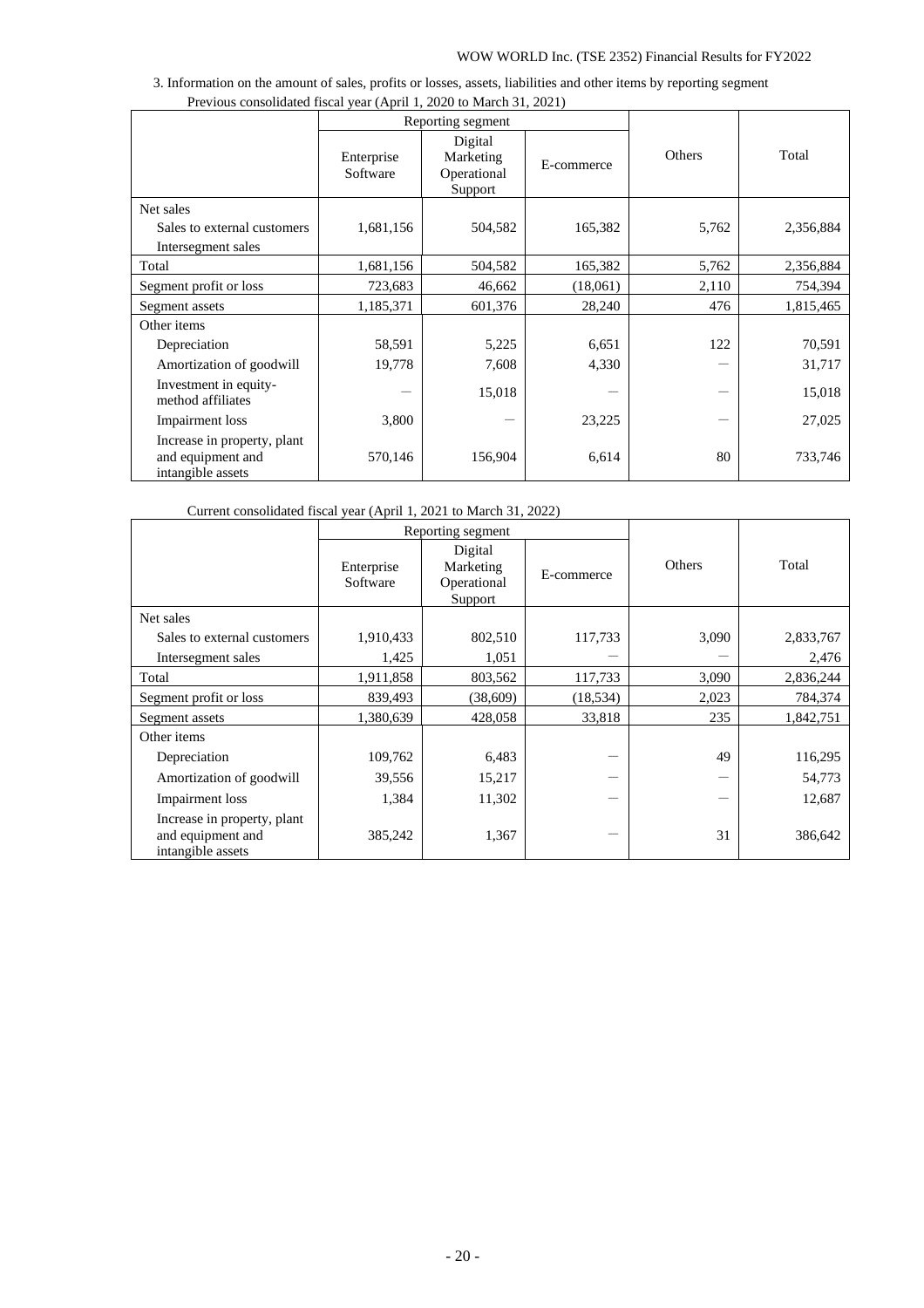## WOW WORLD Inc. (TSE 2352) Financial Results for FY2022

3. Difference between the total amount of reported segments and the amount recorded in the consolidated financial statements and the main contents of the difference (matters related to difference adjustment) (Thousand yen)

|                                           |                                   | Thousand year                    |
|-------------------------------------------|-----------------------------------|----------------------------------|
| Net sales                                 | Previous consolidated fiscal year | Current consolidated fiscal year |
| Reporting segment                         | 2,356,884                         | 2,836,244                        |
| Clearing transactions between<br>segments |                                   | (2,476)                          |
| Consolidated financial statement sales    | 2,356,884                         | 2,833,767                        |

(Thousand yen)

| Operating profit                                     | Previous consolidated fiscal year | Current consolidated fiscal year |
|------------------------------------------------------|-----------------------------------|----------------------------------|
| Reporting segment                                    | 754,394                           | 784,374                          |
| Clearing transactions between<br>segments            |                                   | (2,476)                          |
| Company-wide cost*                                   | (342,830)                         | (419, 143)                       |
| Consolidated financial statement<br>Operating profit | 411,563                           | 362,753                          |

\*Notes Company-wide expenses are mainly general and administrative expenses that do not belong to the reporting segment.

|                                         |                                   | (Thousand ven)                   |
|-----------------------------------------|-----------------------------------|----------------------------------|
| Assets                                  | Previous consolidated fiscal year | Current consolidated fiscal year |
| Reporting segment                       | 1,815,465                         | 1,842,751                        |
| Company-wide assets*                    | 1,422,503                         | 1,235,034                        |
| Consolidated financial statement sssets | 3,237,968                         | 3,077,786                        |

\*Notes Company-wide assets are primarily cash and deposits that do not belong to the reporting segment.

|                                                                        |                                         |                                        |                                         |                                        |                                                            | (Thousand yen)                         |
|------------------------------------------------------------------------|-----------------------------------------|----------------------------------------|-----------------------------------------|----------------------------------------|------------------------------------------------------------|----------------------------------------|
| Other items                                                            |                                         | Reporting<br>Segment                   | Adjustment<br>amount                    |                                        | Amount recorded in<br>consolidated financial<br>statements |                                        |
|                                                                        | Previous<br>consolidated<br>fiscal year | Current<br>consolidated<br>fiscal year | Previous<br>consolidated<br>fiscal year | Current<br>consolidated<br>fiscal year | Previous<br>consolidated<br>fiscal year                    | Current<br>consolidated<br>fiscal year |
| Depreciation                                                           | 70,591                                  | 116,246                                | 5,971                                   | 8,011                                  | 76,562                                                     | 124,258                                |
| Increase in property,<br>plant and equipment<br>and intangible assets* | 733,746                                 | 386,610                                | 8,112                                   | 11,099                                 | 741,859                                                    | 397,588                                |

\*Notes The adjustment for the increase in property, plant and equipment and intangible assets is the increase in company-wide assets that are not allocated to each reporting segment.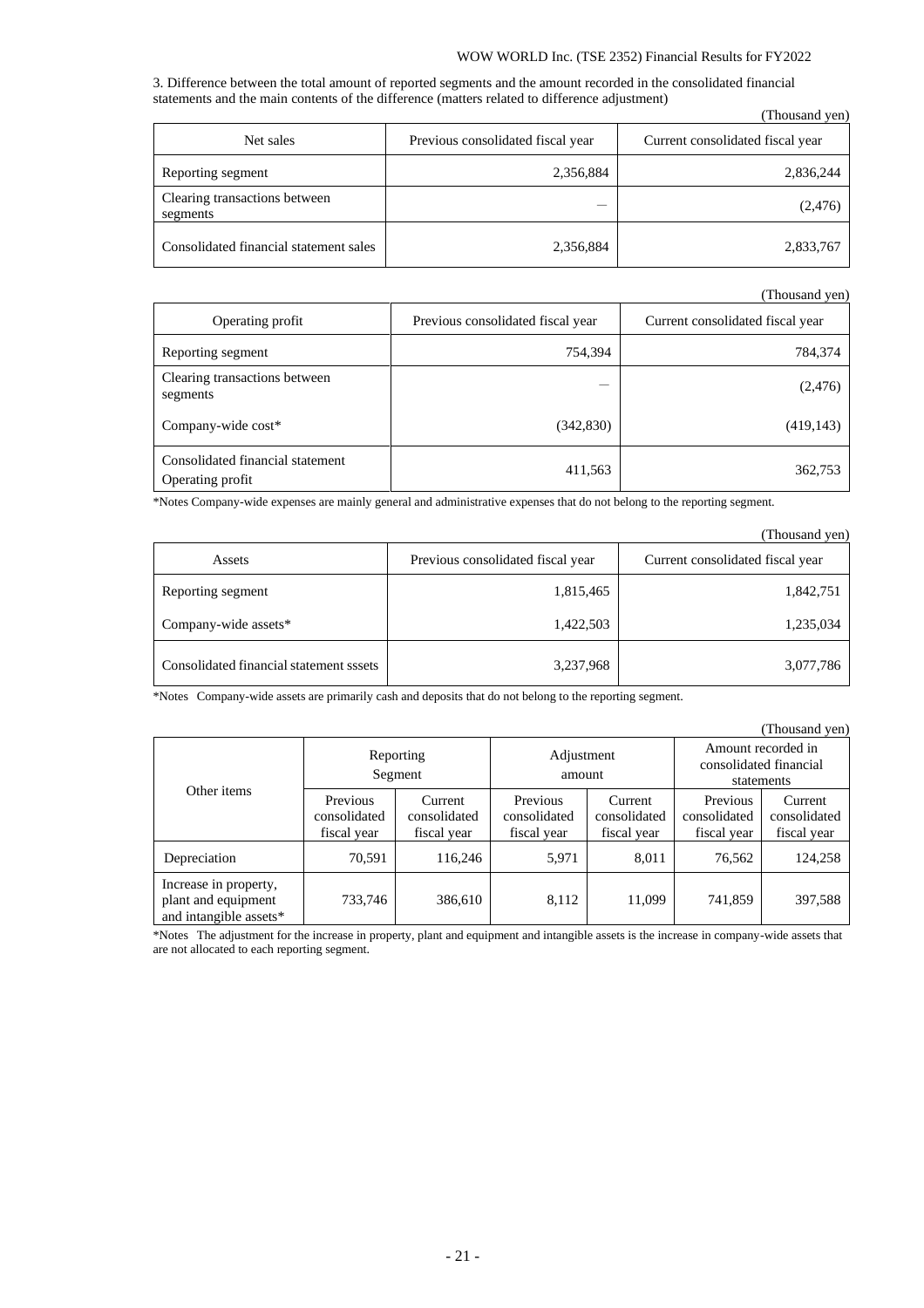# [Related information]

Previous consolidated fiscal year (April 1, 2020 to March 31, 2021)

1. Information by product and service

|                             |                        |                                                |            |        | (Thousand yen) |
|-----------------------------|------------------------|------------------------------------------------|------------|--------|----------------|
|                             | Enterprise<br>Software | Digital<br>Marketing<br>Operational<br>Support | E-commerce | Others | Total          |
| Sales to external customers | 1,681,156              | 504,582                                        | 165,382    | 5,762  | 2,356,884      |

# 2. Information by region

(1) Net sales

Sales to external customers in Japan exceed 90% of sales in the consolidated income statement, so the description is omitted.

(2) Property, plant and equipment

Since the amount of property, plant and equipment located in Japan exceeds 90% of the amount of property, plant and equipment on the consolidated balance sheet, the description is omitted.

(3) Information for each major customer Of the sales to external customers, there is no other party that accounts for 10% or more of the sales on the consolidated income statement, so there is no description.

Current consolidated fiscal year (April 1, 2021 to March 31, 2022) 1.Information by product and service

(Thousand yen)

|                             | Enterprise<br>Software | Digital<br>Marketing<br>Operational<br>Support | E-commerce | Others | Total     |
|-----------------------------|------------------------|------------------------------------------------|------------|--------|-----------|
| Sales to external customers | 1,910,433              | 802.510                                        | 117.733    | 3.090  | 2,833,767 |

2. Information by region

(1) Net sales

- Sales to external customers in Japan exceed 90% of sales in the consolidated income statement, so the description is omitted.
- (2) Property, plant and equipment

Since the amount of property, plant and equipment located in Japan exceeds 90% of the amount of property, plant and equipment on the consolidated balance sheet, the description is omitted.

(3) Information for each major customer

Of the sales to external customers, there is no other party that accounts for 10% or more of the sales on the consolidated income statement, so there is no description.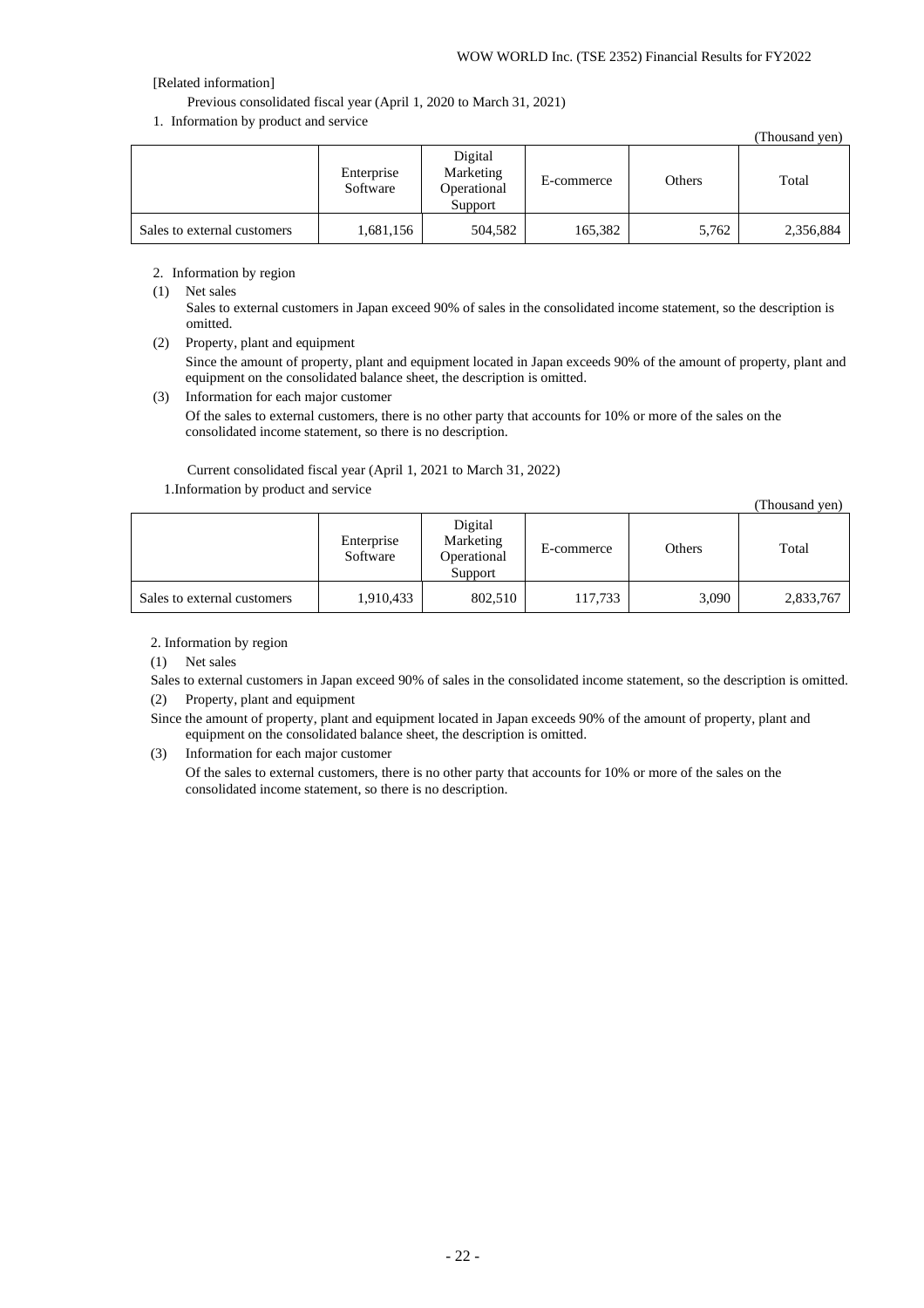## WOW WORLD Inc. (TSE 2352) Financial Results for FY2022

(Thousand yen)

# [Information on impairment loss on fixed assets by reporting segment] Previous consolidated fiscal year (April 1, 2020 to March 31, 2021)

|                 |                        |                                                                     |            |        |                          | (Thousand yen)                                                   |
|-----------------|------------------------|---------------------------------------------------------------------|------------|--------|--------------------------|------------------------------------------------------------------|
|                 | Enterprise<br>Software | Reporting segment<br>Digital<br>Marketing<br>Operational<br>Support | E-commerce | Others | Company-<br>wide / erase | Amount<br>recorded in<br>consolidated<br>financial<br>statements |
| Impairment loss | 3,800                  |                                                                     | 23,225     |        | 1,880                    | 28,905                                                           |

(Note) In the Enterprise Software business, the entire book value of software that has become idle assets due to uncertain prospects for future use was determined to be unrecoverable and recorded as an impairment loss (3,800 thousand yen) under extraordinary losses. In consideration of the business environment and future business plans, we wrote the carrying value of software, goodwill, etc., in the E-commerce business down to their respective recoverable amounts. As a result, we recorded a related impairment loss of 23,225 thousand yen. Further, in for corporate assets not allocable to reportable segments, we wrote the carrying value of idle assets with uncertain prospects as to future use (tools, furniture and fixtures) down to their recoverable amounts. As a result, we recorded an impairment loss of 1,880 thousand yen as an extraordinary loss.

Current consolidated fiscal year (April 1, 2021 to March 31, 2021)

|                 | Enterprise<br>Software | Reporting segment<br>Digital<br>Marketing<br>Operational | E-commerce | Others | Company-<br>wide / erase | Amount<br>recorded in<br>consolidated<br>financial |
|-----------------|------------------------|----------------------------------------------------------|------------|--------|--------------------------|----------------------------------------------------|
|                 |                        | Support                                                  |            |        |                          | statements                                         |
| Impairment loss | .384                   | 11,302                                                   |            |        |                          | 12,687                                             |

(Note) An impairment loss of 1,384 thousand yen was recorded in the enterprise software business segment and 11,302 thousand yen in the digital marketing operation support business segment. Due to the relocation of the head office of a consolidated subsidiary, an impairment loss was recorded for fixed assets that could not be transferred to the relocation destination.

[Information on amortization and unamortized balance of goodwill by reporting segment] Previous consolidated fiscal year (April 1, 2020 to March 31, 2021)

|                                               |                        |                                                |            |        |                          | (Thousand yen)                                                   |
|-----------------------------------------------|------------------------|------------------------------------------------|------------|--------|--------------------------|------------------------------------------------------------------|
|                                               | Enterprise<br>Software | Digital<br>Marketing<br>Operational<br>Support | E-commerce | Others | Company-<br>wide / erase | Amount<br>recorded in<br>consolidated<br>financial<br>statements |
| Depreciation amount<br>for the current period | 19.778                 | 7.608                                          | 4,330      |        |                          | 31,717                                                           |
| Balance at the end of<br>the current period   | 375,783                | 144,566                                        |            |        |                          | 520,350                                                          |

Current consolidated fiscal year (April 1, 2021 to March 31, 2022)

|                                               |                        |                                                |            |        |                          | (Thousand yen)                                                   |
|-----------------------------------------------|------------------------|------------------------------------------------|------------|--------|--------------------------|------------------------------------------------------------------|
|                                               | Enterprise<br>Software | Digital<br>Marketing<br>Operational<br>Support | E-commerce | Others | Company-<br>wide / erase | Amount<br>recorded in<br>consolidated<br>financial<br>statements |
| Depreciation amount<br>for the current period | 39,556                 | 15,217                                         |            |        |                          | 54,773                                                           |
| Balance at the end of<br>the current period   | 336,227                | 129,348                                        |            |        |                          | 465,576                                                          |

[Information on negative goodwill gains by reporting segment] Not applicable.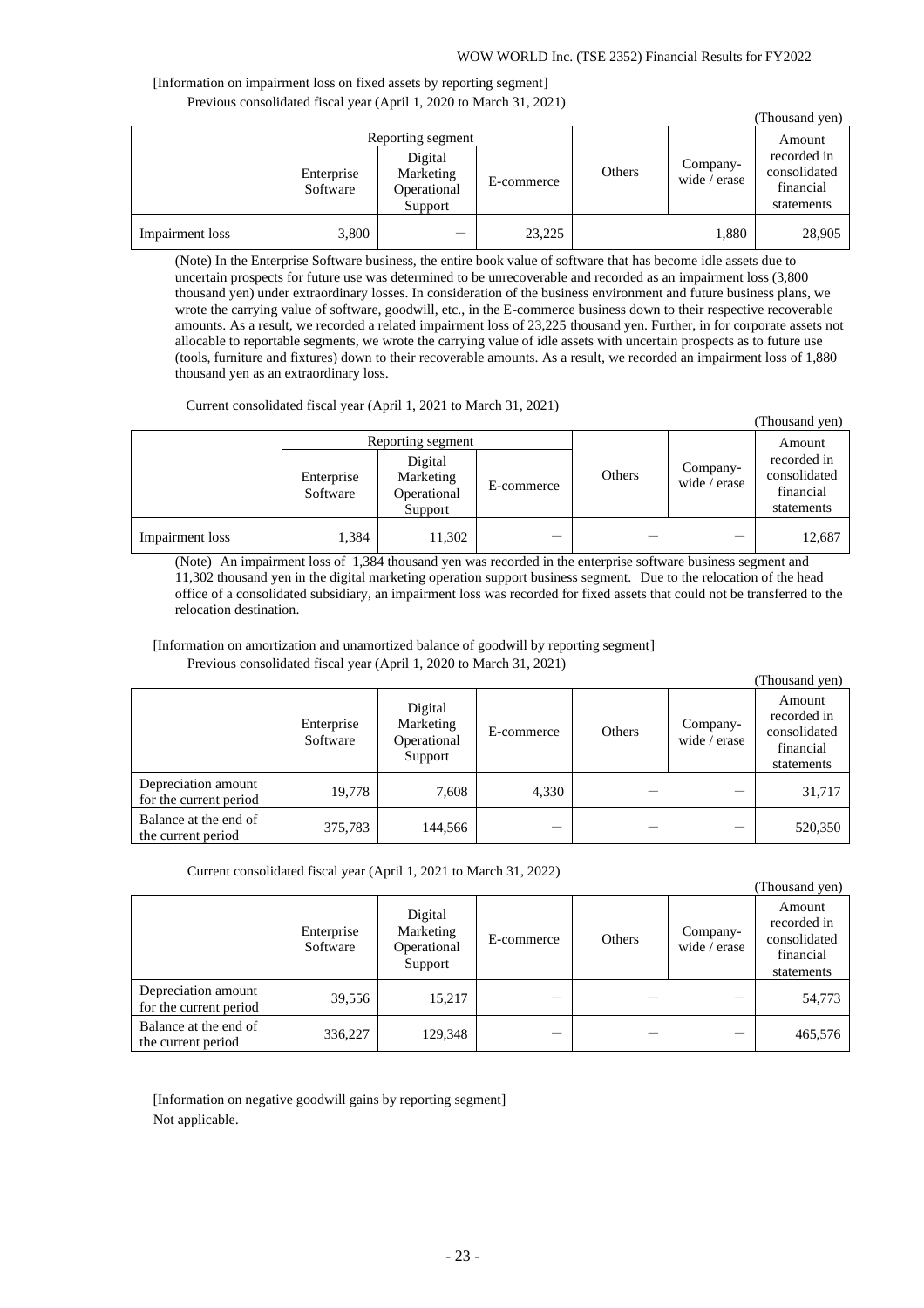| (Per-Share Information)               |                                                                        |                                                                       |
|---------------------------------------|------------------------------------------------------------------------|-----------------------------------------------------------------------|
|                                       | Previous consolidated fiscal year<br>(April 1, 2020 to March 31, 2021) | Current consolidated fiscal year<br>(April 1, 2021 to March 31, 2022) |
| Net assets per share                  | 438.87 yen                                                             | 385.57 yen                                                            |
| Net income per share                  | 56.14 yen                                                              | 54.21 yen                                                             |
| Diluted net income per share adjusted | 53.39 yen                                                              | 50.97 yen                                                             |

(Notes)

1. The Company adopted an employee stock ownership plan trust. Company shares owned by the trust are presented as treasury stock in the financial statements of the current consolidated fiscal year. Accordingly, the number of shares of common stock outstanding at the end of the period used for calculating net assets per share and the average number of shares of common stock outstanding during the period used for calculating earnings per share and diluted earnings per share include the number of shares held by the trust as treasury stock. The number of Company shares held by the trust at the end of the previous and current consolidated fiscal years was 67,906 shares and 132,660 shares, respectively. The average number of Company shares during the previous and current consolidated fiscal years was 68,246 shares and 105,579 shares, respectively.

2. As described under Changes in accounting policies, the Company adopted Accounting Standard for Revenue Recognition (ASBJ Statement No. 29, March 31, 2020) and followed the transitional treatment as stipulated in the proviso to Par.84 of Accounting Standard for Revenue Recognition. As a result, net assets per share for the current consolidated fiscal year decreased ¥45.81. Earnings per share and diluted earnings per share increased ¥1.33 and ¥1.25, respectively. 3. The Company calculates earnings per share and diluted earnings per share based on the following formula.

|                                                                                                                                                                                          | Previous consolidated fiscal year<br>(April 1, 2020 to March 31, 2021)                                                                                                            | Current consolidated fiscal year<br>(April 1, 2021 to March 31, 2022) |
|------------------------------------------------------------------------------------------------------------------------------------------------------------------------------------------|-----------------------------------------------------------------------------------------------------------------------------------------------------------------------------------|-----------------------------------------------------------------------|
| Net income per share                                                                                                                                                                     |                                                                                                                                                                                   |                                                                       |
| Net income attributable to owners of<br>the parent company (thousand yen)                                                                                                                | 222,562                                                                                                                                                                           | 213,432                                                               |
| Amount not attributable to ordinary<br>shareholders (thousand yen)                                                                                                                       |                                                                                                                                                                                   |                                                                       |
| Net income attributable to owners of<br>the parent company related to<br>common stock (thousand yen)                                                                                     | 222,562                                                                                                                                                                           | 213,432                                                               |
| Average number of shares during the<br>period (shares)                                                                                                                                   | 3.964.404                                                                                                                                                                         | 3,937,248                                                             |
|                                                                                                                                                                                          |                                                                                                                                                                                   |                                                                       |
| Diluted net income per share adjusted                                                                                                                                                    |                                                                                                                                                                                   |                                                                       |
| Net income adjustment amount<br>attributable to owners of the parent<br>company (thousand yen)                                                                                           |                                                                                                                                                                                   |                                                                       |
| Increase in common stock (shares)                                                                                                                                                        | 204,467                                                                                                                                                                           | 250,286                                                               |
| (Of which, stock acquisition<br>rights(shares))                                                                                                                                          | (204, 467)                                                                                                                                                                        | (250, 286)                                                            |
| Summary of potential shares that<br>were not included in the calculation<br>of earnings per share after adjusting<br>for potential shares because they do<br>not have a diluting effect. | June 26, 2020 Ordinary General<br>Meeting of Shareholders 8th Stock<br>Acquisition Rights by Resolution one<br>Number of Stock Acquisition Rights<br>(100 shares of common stock) |                                                                       |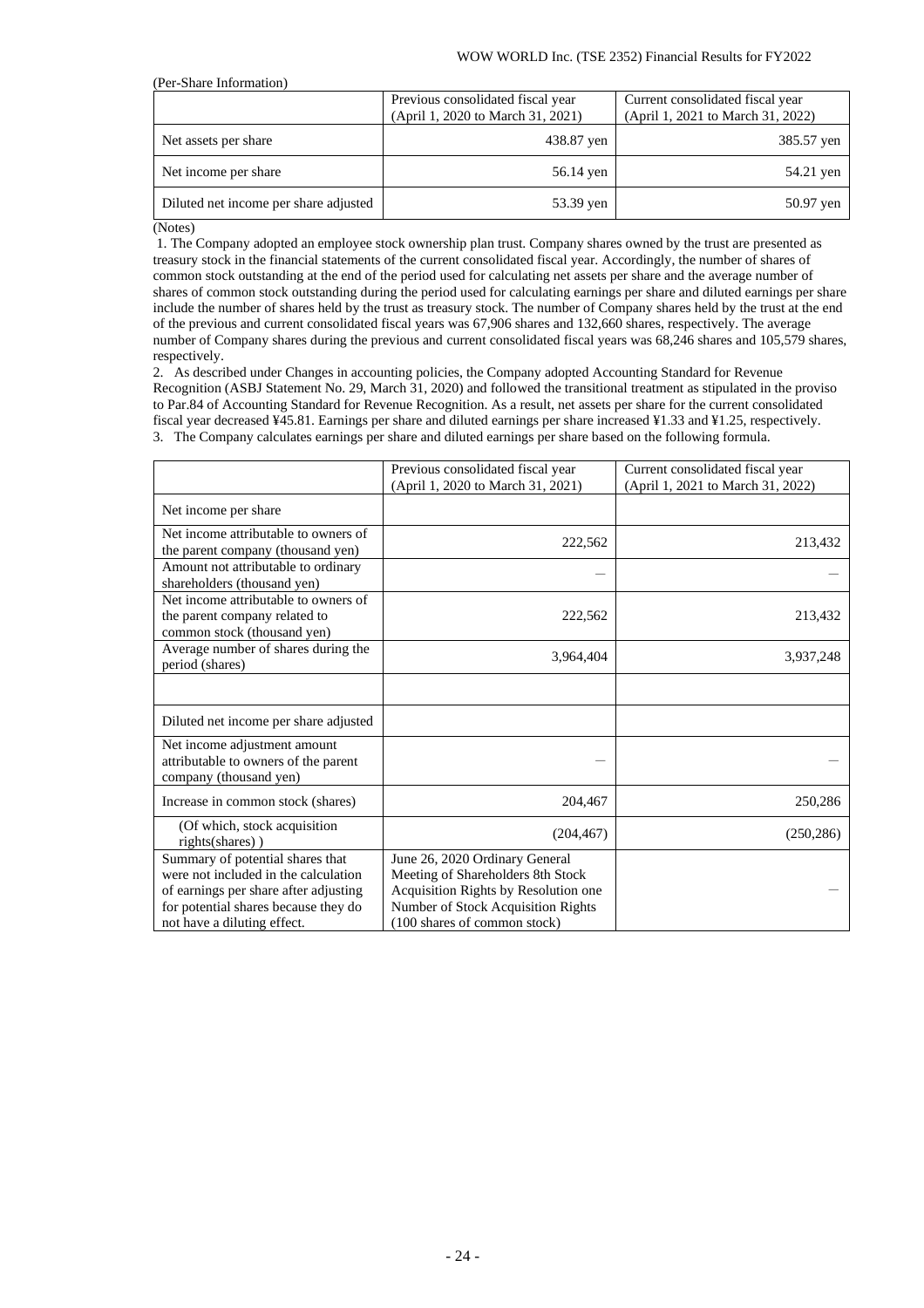### (Material subsequent events)

## (Business combinations via stock acquisition)

At a meeting held May 10, 2022, the WOW WORLD Inc. board of directors resolved to enter into a joint venture agreement ("Joint Venture Agreement") with SpaceShip, Inc. (Minato-ku, Tokyo; Hiroshi Shiiba, CEO; "SpaceShip"), also resolving to acquire shares in a new company to be established through a corporate split (incorporation-type split) of the marketing business operated by SpaceShip. The Company also resolved to receive third-party allotment of shares ("Third-Party Allotment") from the newly formed company, making the company a subsidiary of WOW WORLD.

### 1.Reasons for the acquisition of shares

The Company supports the communications activities of numerous companies through the WEBCAS series products (developed by the Company) focused on e-mail distribution and form creation. The WEBCAS series has been on the market for more than 20 years, adopted by than 7,500 companies and organizations.

As information technology develops at an ever-increasing pace, the amount of information received by individuals is increasing exponentially. Given this environment, we believe that delivering the optimal information at the optimal time is more important than ever for companies to build good relationships with their customers. To this end, we have been expanding WEBCAS functionality and linking the product with external tool, recognizing the need to focus further on creating a system that offers strategic planning and operational support for digital marketing.

SpaceShip is engaged in the business of supporting digital marketing in various industries and for major corporations. By establishing a cooperative framework with SpaceShip, we will be able to support the acquisition, relationship development, and conversion of prospective digital marketing clients, which we believe will contribute to the future development of our business and the interests of our shareholders. Accordingly, we reached an agreement to acquire the shares of a new company via incorporation-type split to be spun off by SpaceShip, making the new company a subsidiary through a thirdparty allotment of shares to be conducted by SpaceShip.

| (1) | Name                                    | Newstream Inc. (New company)              |  |  |
|-----|-----------------------------------------|-------------------------------------------|--|--|
| (2) | <b>Address</b>                          | 1-18-6 Nishi-Shimbashi, Minato-ku, Tokyo  |  |  |
| (3) | Title and name of the<br>representative | Representative Director Takuto Nishikawa* |  |  |
| (4) | Business content                        | Marketing business                        |  |  |
| (5) | Capital                                 | 10 thousand yen (planned)                 |  |  |
| (6) | Date of establishment                   | July 1, 2022 (planned)                    |  |  |

2.Overview of the subsidiary to be transferred (planned)

\* Scheduled to take office after the completion of the share transfer and the capital increase through third-party allotment.

| (1) | Name                                    | Spaceship Inc. (Split company)           |  |  |
|-----|-----------------------------------------|------------------------------------------|--|--|
| (2) | Address                                 | 1-18-6 Nishi-Shimbashi, Minato-ku, Tokyo |  |  |
| (3) | Title and name of the<br>representative | Representative Director Hiroshi Shiiba   |  |  |
| (4) | Business content                        | Marketing business                       |  |  |
| (5) | Capital                                 | 23,000 thousand yen                      |  |  |
| (6) | Date of establishment                   | November 16, 2011                        |  |  |
| (7) | Net worth                               | $(34,306)$ thousand yen $(FY06/21)$      |  |  |
| (8) | Total assets                            | 56,134 thousand yen (FY06/21)            |  |  |

3. Overview of the stock acquisition partner

4. Number of shares to be acquired and status of shares owned before and after acquisition / transfer

| (1) | Number of shares owned<br>before transfer | 0 shares<br>(Number of voting rights $: 0$ )<br>(Voting rights ownership ratio : 0.00%)                                                                                                                                                                     |
|-----|-------------------------------------------|-------------------------------------------------------------------------------------------------------------------------------------------------------------------------------------------------------------------------------------------------------------|
| (2) | Number of shares to be.<br>acquired       | 6.875 shares<br>(share transfer: 3,750 shares, third-party allotment of shares: 3,125 shares)<br>(Number of voting rights: 6,875)                                                                                                                           |
| (3) | Number of shares owned after<br>transfer  | 6.875 shares<br>(Number of voting rights $: 6,875$ )<br>(Voting rights ownership ratio: 52,38%)                                                                                                                                                             |
| (4) | Acquisition cost                          | Common stock of a corporation 27.5 million yen<br>(Share transfer: 15 million yen, capital increase through third-party allotment:<br>12.5 million yen)<br>Advisory fee (approximate amount) 1.0 million yen<br>Total (approximate amount) 28.5 million yen |

5.Schedule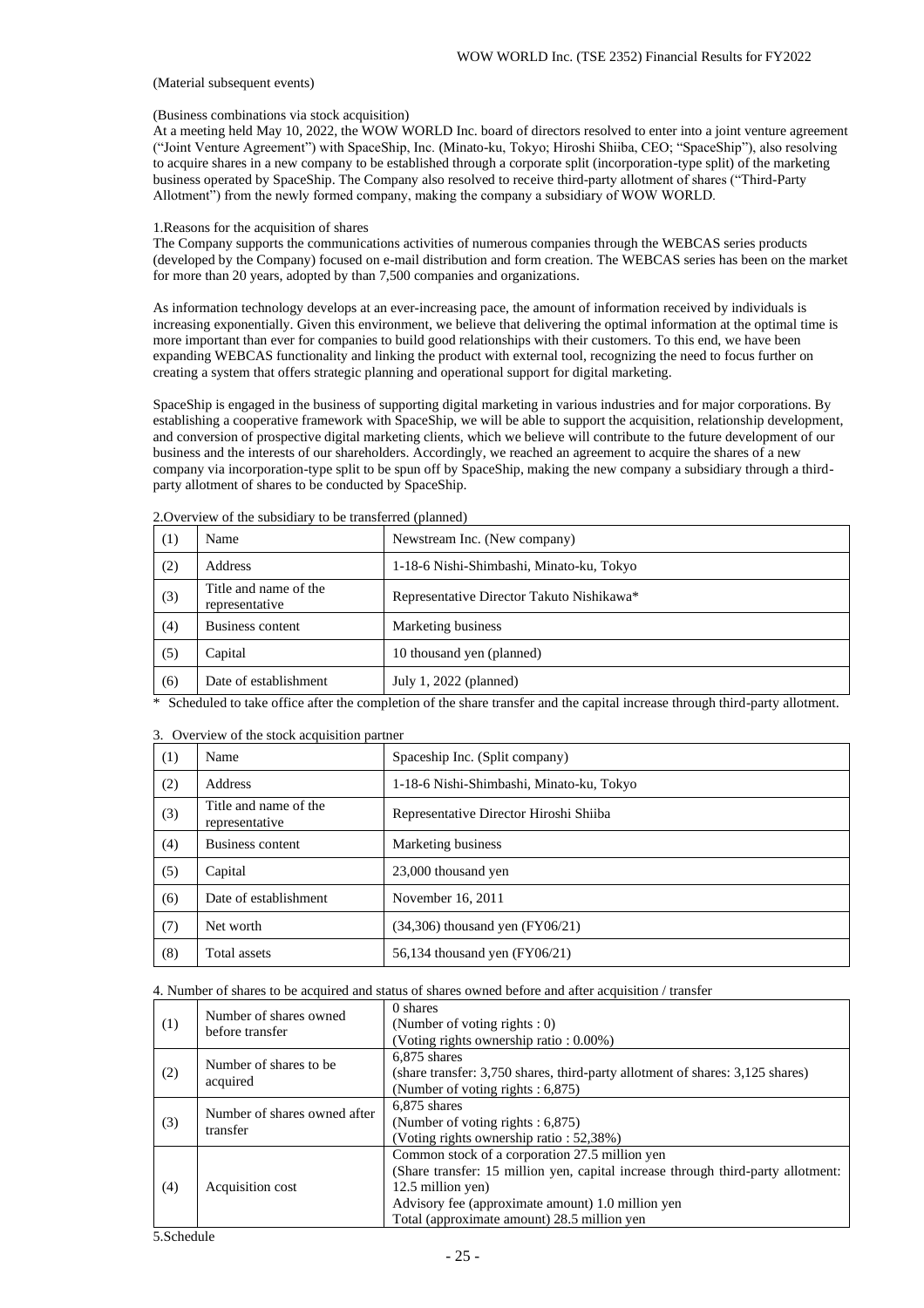| (1) | Board resolution date                                                                     | May 10, 2022             |
|-----|-------------------------------------------------------------------------------------------|--------------------------|
| (2) | Contract date                                                                             | May 10, $2022$ (planned) |
| (3) | Execution date of share<br>transfer and capital increase<br>through third-party allotment | July 29, 2022 (planned)  |

(Acquisition of shares by concluding a capital and business alliance)

The Company entered into a capital and business alliance agreement ("Capital and Business Alliance") with Data Vehicle, Inc., accepting a Third-Party Allotment conducted by Data Vehicle.

1. Reason for capital and business alliance

The Company supports the communications activities of numerous companies through the WEBCAS series products (developed by the Company) focused on e-mail distribution and form creation. The WEBCAS series has been on the market for more than 20 years, adopted by than 7,500 companies and organizations.

In recent years, we have seen the emergence of low-cost, high-speed processing for enormous volumes of data. Professionals knows as data scientists have received greater attention, as these individuals perform work to analyze data from various vectors through statistics, machine learning, AI, and data processing technologies. Data scientists are expected to improve existing operations and develop new strategies in the digital marketing domain. These improvements will include delivering personalized emails tailored to individual customers and optimizing marketing budget allocations. At the same time, training such highly skilled technicians requires time and funds. Therefore, greater emphasis is being seen on data analysis tools and training data scientists without the need for excessive experience in data analysis.

Data Vehicle was established in November 2014 as a company specializing in data analysis tools. Under the slogan of democratizing data science, the company develops and sells Data Diver and Data Ferry data analysis tools that eliminate the need for statistics or programming expertise. The company also develops and sells other DX human resources training services.

By providing the Data Vehicle tools to customers using WEBCAS, we expect to encourage greater use of data and improve operational efficiency in areas such as e-mail distribution. Furthermore, the complementary nature of our respective fields of expertise will make it possible to develop integrated digital marketing tools on a joint basis, and we believe that executing a capital and business alliance with Data Vehicle will contribute to the future development of our business and the interests of our shareholders.

- 2. Details of capital and business alliance, etc.
- (1) Details of capital alliance

We will underwrite the preferred stock newly issued by the data vehicle through a third-party allotment. The company has decided to underwrite 143 preferred shares to be newly issued on May 12, 2022 for 100,100,000 yen.

(2) Details of business alliance

We will enter into a business alliance for the following with Data Vehicle Inc.

i. Improving profits per customer using WEBCAS

We aim to expand our business by selling data vehicle analysis tools, DX human resources training services, and contract analysis services to companies using our "WEBCAS" series.

- ii. Collaborative development of integrated digital marketing tools We aim to expand our business by incorporating data analysis tools for data vehicles into our "WEBCAS" series and selling them. Furthermore, we aim to jointly develop an integrated digital marketing tool based on the Connecty CDP of group companies.
- iii. Invited Mr. Hiromu Nishiuchi, Executive Vice President of Data Vehicle Inc., as an advisor to us We will invite Mr. Nishiuchi as an advisor to our company and aim to realize the above (i) and ( ii ) by utilizing his abundant knowledge about data analysis.

| (1) | Name                                    | Data Vehicle Inc.                                                                                                                               |
|-----|-----------------------------------------|-------------------------------------------------------------------------------------------------------------------------------------------------|
| (2) | Address                                 | 2-9-1, Higashi-Shimbashi, Minato-ku, Tokyo                                                                                                      |
| (3) | Title and name of the<br>representative | Representative Director Tatsuya Yuno                                                                                                            |
| (4) | Business content                        | Development and provision of data analysis services, provision of DX human<br>resources training services and data analysis consulting services |
| (5) | Capital                                 | 342,150 thousand yen (As of March 31, 2022)                                                                                                     |
| (6) | Date of establishment                   | November 11, 2014                                                                                                                               |

| 3. Overview of capital and business alliance partners |  |  |  |  |
|-------------------------------------------------------|--|--|--|--|
|-------------------------------------------------------|--|--|--|--|